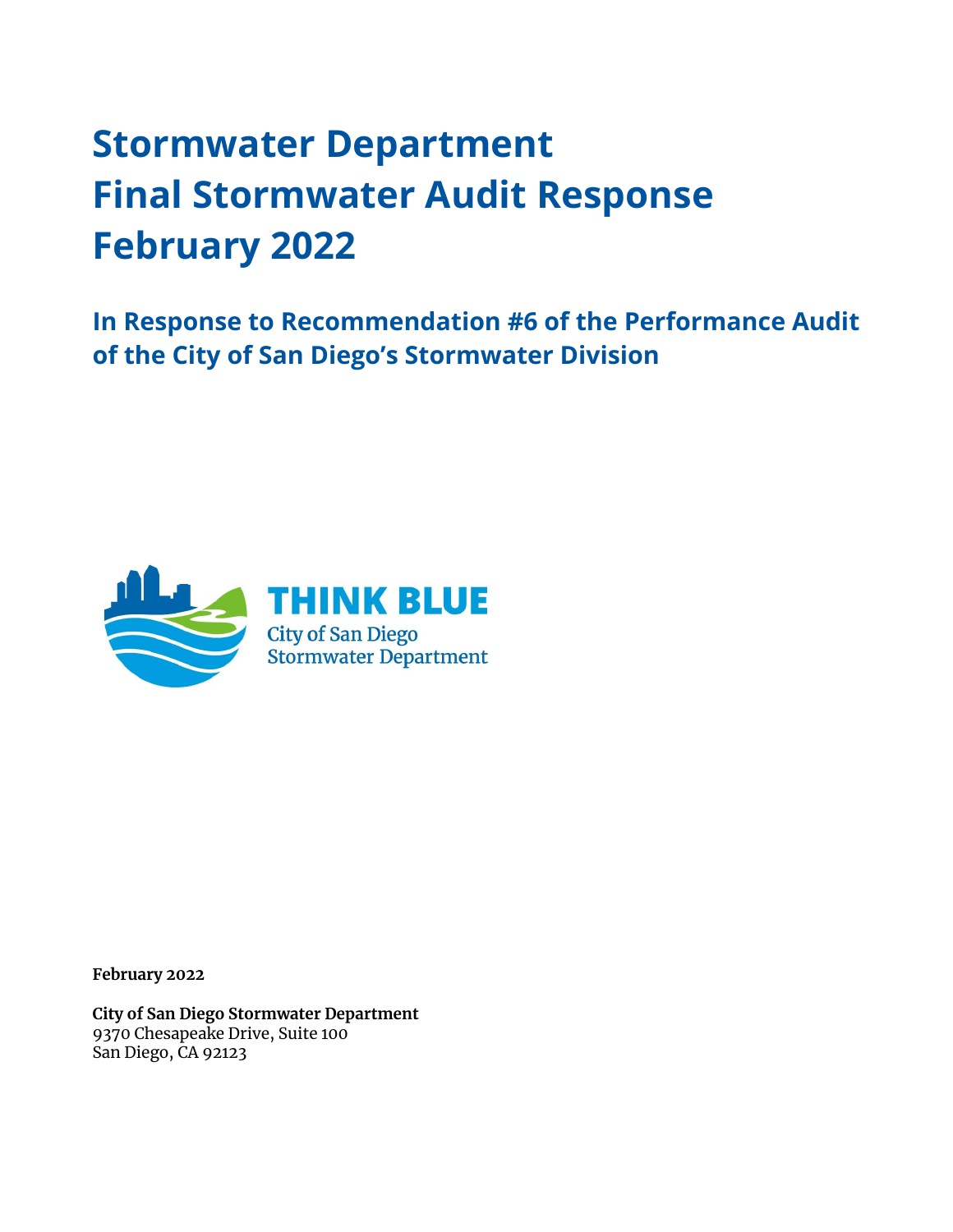

### **Contents**

| 3.2 San Diegans value the potential outcomes that could be achieved through stormwater funding7 |  |
|-------------------------------------------------------------------------------------------------|--|
|                                                                                                 |  |
|                                                                                                 |  |
| 4.0 THE SWD WILL CONTINUE TO AGGRESSIVELY PURSUE OTHER STORMWATER FUNDING OPTIONS  12           |  |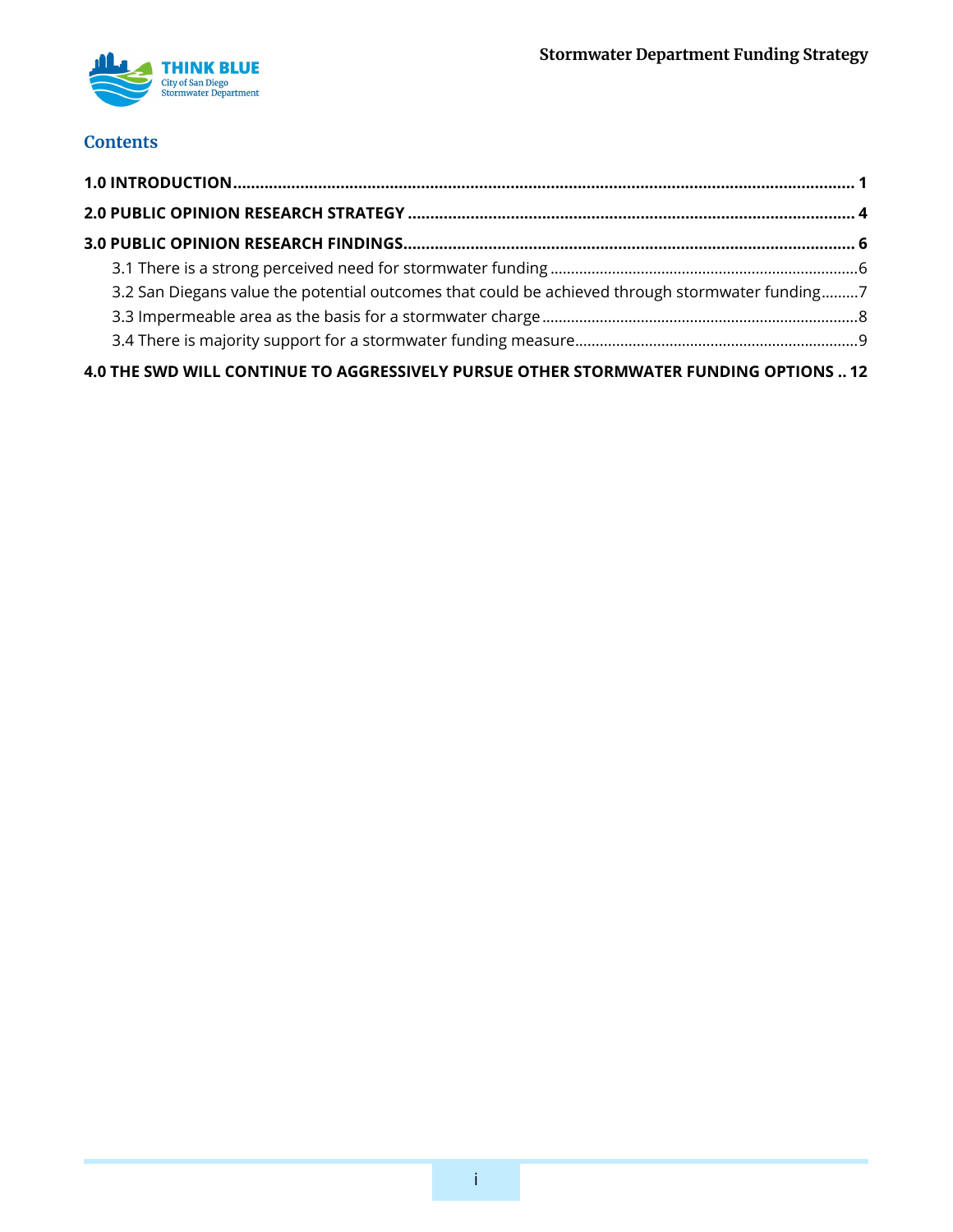

## **Figures**

| Figure 2. Survey Responses to Funding Measure Question with Variable Impervious Area Amounts     |  |
|--------------------------------------------------------------------------------------------------|--|
| Tested as an Initial Vote, Vote After Educational Statements, and Vote After Critical Statements |  |
|                                                                                                  |  |

### **Tables**

| Table 3. Priorities for Outcomes Associated with a Potential Stormwater Funding Measure (August 2022 |  |
|------------------------------------------------------------------------------------------------------|--|
| Table 4. Funding Mechanism Scenario Ranges for an Impermeable Area Special Parcel Tax (March 2021    |  |

## **Appendices**

### **[APPENDIX A: FUNDING STRATEGY IMPLEMENTATION UPDATE](#page-16-0)**

**[APPENDIX B: PUBLIC OPINION RESEARCH FINDINGS APPENDIX FROM JULY 2021 FUNDING STRATEGY](#page-23-0)  [IMPLEMENTATION UPDATE](#page-23-0)**

**[APPENDIX C: PUBLIC OPINION RESEARCH FINDINGS APPENDIX FROM NOVEMBER 2021 FUNDING](#page-28-0)  [STRATEGY IMPLEMENTATION UPDATE](#page-28-0)**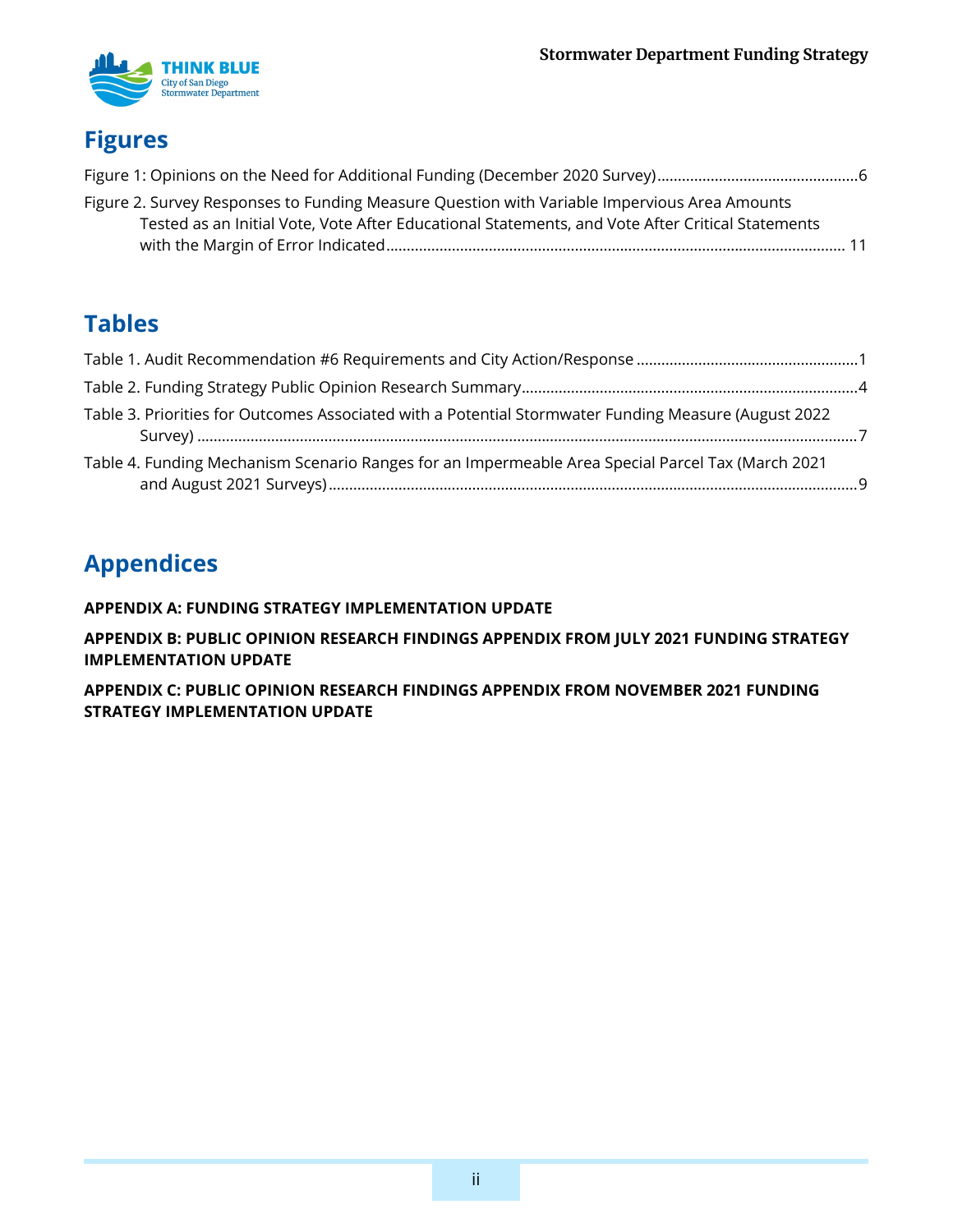

## **Acronyms/Abbreviations**

| <b>Acronym/Abbreviation</b> | <b>Definition</b>                                                                                                                                                                                                                                                                                  |
|-----------------------------|----------------------------------------------------------------------------------------------------------------------------------------------------------------------------------------------------------------------------------------------------------------------------------------------------|
| Audit                       | Performance Audit of the Storm Water Division: The Storm Water Division<br>Can Further Improve the Efficiency of Its Infrastructure Maintenance and<br>Code Enforcement Efforts, but the City Ultimately Needs to Address<br>Significant Storm Water Funding Shortages; (City of San Diego. 2018.) |
| <b>Funding Strategy</b>     | <b>Stormwater Funding Strategy</b>                                                                                                                                                                                                                                                                 |
| <b>FY</b>                   | Fiscal Year                                                                                                                                                                                                                                                                                        |
| M                           | million                                                                                                                                                                                                                                                                                            |
| <b>MFR</b>                  | <b>Multifamily Residential</b>                                                                                                                                                                                                                                                                     |
| <b>OCA</b>                  | Office of the City Auditor                                                                                                                                                                                                                                                                         |
| <b>SF</b>                   | square foot                                                                                                                                                                                                                                                                                        |
| <b>SFR</b>                  | Single-Family Residential                                                                                                                                                                                                                                                                          |
| <b>SWD</b>                  | <b>Stormwater Department</b>                                                                                                                                                                                                                                                                       |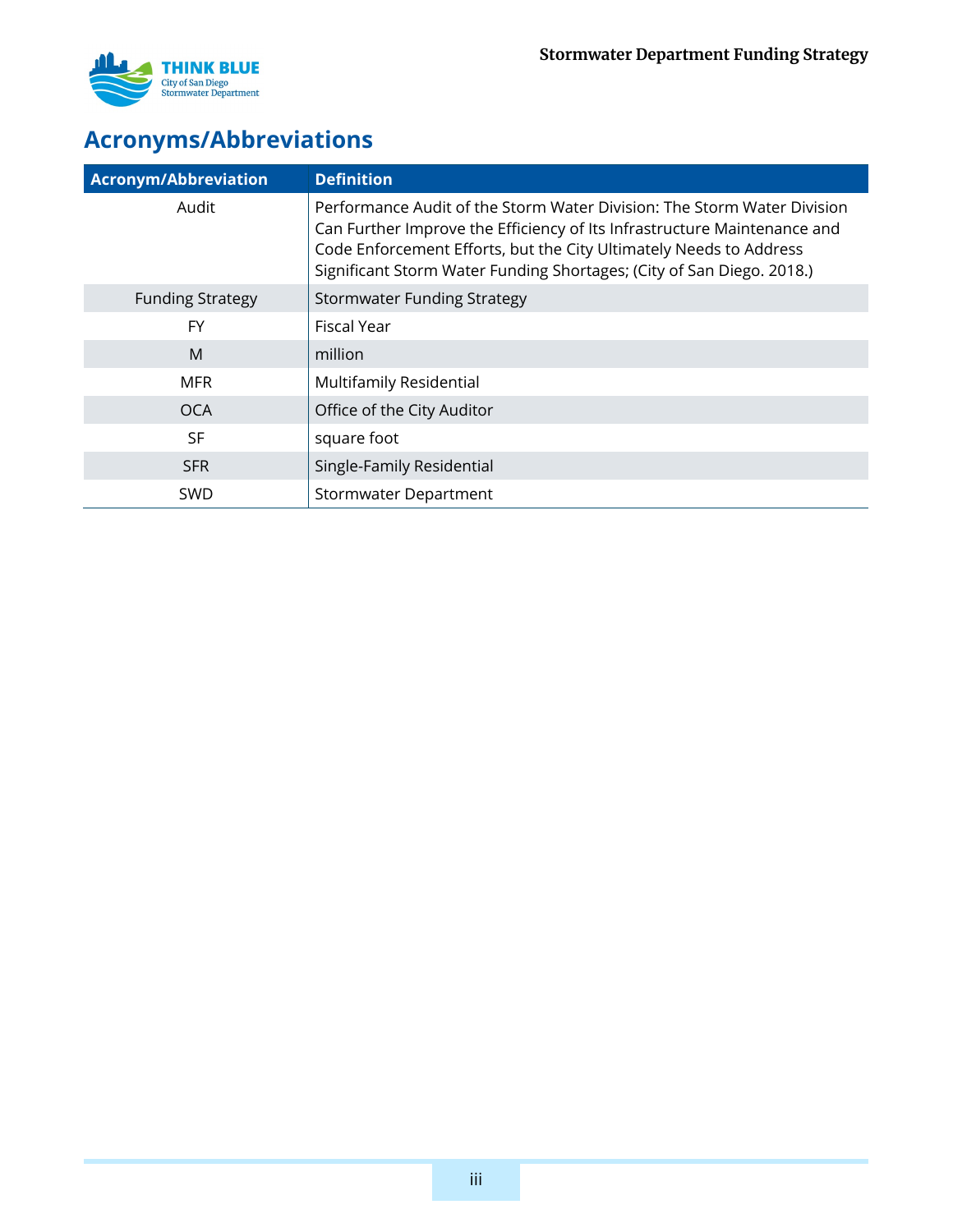

## <span id="page-4-0"></span>**1.0 Introduction**

This document, the Stormwater Department (SWD) "Final Stormwater Audit Response", provides the funding measure public opinion research summary and was developed in response to Recommendation #6 detailed in the June 2018 Office of the City Auditor (OCA) report entitled "Performance Audit of the Storm Water Division: The Storm Water Division Can Further Improve the Efficiency of Its Infrastructure Maintenance and Code Enforcement Efforts, but the City Ultimately Needs to Address Significant Storm Water Funding Shortages" [1](#page-4-2) (hereafter referred to as "Audit"). In February 2021, the SWD presented the *Stormwater Funding Strategy* (the "Funding Strategy")<sup>[2](#page-4-3)</sup> to City Council as a thorough response to the Audit's finding that stormwater funding is insufficient to meet current and future needs and presented a long-term strategy to secure additional funding. The Funding Strategy included the recommendation for further evaluation of the viability of a stormwater funding mechanism that may require voter approval, in alignment with Audit Recommendation #6. [Table 1](#page-4-1) summarizes the specific Audit Recommendation #6 requirements and SWD responses and actions. The subsections below summarize the overall findings.

| <b>Audit Recommendation #6 Requirement</b>                                                                                                                                                             |                           | <b>City Action/Response</b>                                                                                                                                                                                                                 |
|--------------------------------------------------------------------------------------------------------------------------------------------------------------------------------------------------------|---------------------------|---------------------------------------------------------------------------------------------------------------------------------------------------------------------------------------------------------------------------------------------|
| Hire consultant to conduct unbiased, statistically<br>reliable survey of potential voters to estimate voter<br>support for a variety of funding options deemed viable<br>by long-term funding strategy |                           | In FY2021 and FY2022, the SWD hired a<br>consultant (Fairbank, Maslin, Maullin, Metz, &<br>Associates or FM3 Research) to conduct three<br>surveys and four focus groups.                                                                   |
| When conducting<br>survey, educate<br>stakeholders on<br>stormwater issues<br>including:                                                                                                               | Flood prevention          | Surveys and focus groups involved a battery of                                                                                                                                                                                              |
|                                                                                                                                                                                                        | Deferred capital backlog  | educational and informational statements that<br>included each recommended education                                                                                                                                                        |
|                                                                                                                                                                                                        | Ongoing operational costs | component, among others (Section 2.0 Public                                                                                                                                                                                                 |
|                                                                                                                                                                                                        | Water regulations         | Opinion Research Strategy).                                                                                                                                                                                                                 |
|                                                                                                                                                                                                        | Stormwater funding gap    | The SWD continued broad education and<br>engagement efforts on these issues, including<br>them as part of Environment Committee and<br>City Council presentations related to stormwater<br>issues and the relaunch of Think Blue San Diego. |

### <span id="page-4-1"></span>**Table 1. Audit Recommendation #6 Requirements and City Action/Response**

<span id="page-4-2"></span><sup>1</sup> City of San Diego. 2018. *Performance Audit of the Storm Water Division: The Storm Water Division Can Further Improve the Efficiency of Its Infrastructure Maintenance and Code Enforcement Efforts, but the City Ultimately Needs to Address Significant Storm Water Funding Shortages.* Office of the City Auditor. [https://www.sandiego.gov/sites/default/files/18-](https://www.sandiego.gov/sites/default/files/18-023_storm_water_division_0.pdf) [023\\_storm\\_water\\_division\\_0.pdf.](https://www.sandiego.gov/sites/default/files/18-023_storm_water_division_0.pdf)

<span id="page-4-3"></span><sup>2</sup> City of San Diego. 2021. *Stormwater Division Funding Strategy January 2021*. Stormwater Division. [Stormwater Funding](https://onbase.sandiego.gov/OnBaseAgendaOnline/Documents/ViewDocument/Stormwater%20Funding%20Strategy%20Report.pdf?meetingId=4248&documentType=Agenda&itemId=195665&publishId=451393&isSection=false)  [Strategy Report.pdf \(sandiego.gov\)](https://onbase.sandiego.gov/OnBaseAgendaOnline/Documents/ViewDocument/Stormwater%20Funding%20Strategy%20Report.pdf?meetingId=4248&documentType=Agenda&itemId=195665&publishId=451393&isSection=false)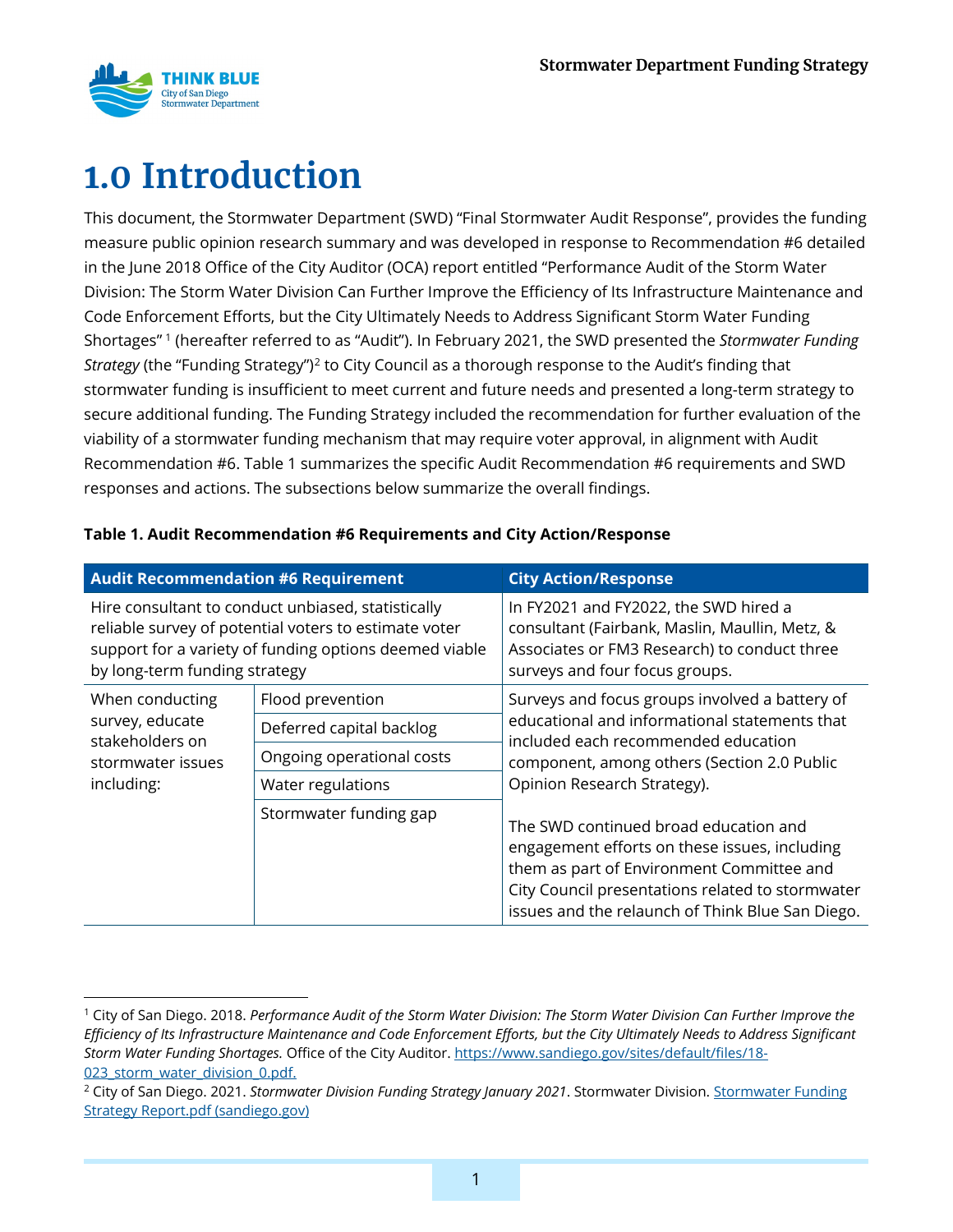

| <b>Audit Recommendation #6 Requirement</b>                                                    |                                                                                                                                                                      | <b>City Action/Response</b>                                                                                                                                                                                                                                               |  |
|-----------------------------------------------------------------------------------------------|----------------------------------------------------------------------------------------------------------------------------------------------------------------------|---------------------------------------------------------------------------------------------------------------------------------------------------------------------------------------------------------------------------------------------------------------------------|--|
| Solicit voter opinions<br>and analysis on:                                                    | Importance of water quality and<br>flood reduction to residents and<br>businesses                                                                                    | Surveys and focus groups solicited voter<br>feedback on many stormwater issues, perceived<br>need for stormwater funding, and willingness to                                                                                                                              |  |
|                                                                                               | Whether, and how much<br>residents or property owners<br>are willing to pay for water<br>quality measures, stormwater<br>infrastructure, and other SWD<br>activities | pay.                                                                                                                                                                                                                                                                      |  |
|                                                                                               | Funding mechanism structure<br>options                                                                                                                               | Surveys and focus groups assessed the viability<br>of different funding mechanism structure<br>options, including:<br>Parcel type rate basis<br>Impermeable area <sup>3</sup> rate basis<br>Variable rate amounts for both parcel<br>type and impermeable area rate basis |  |
|                                                                                               | Identify objections and<br>strategies to overcome them                                                                                                               | Surveys and focus groups assessed responses to<br>both educational and critical statements related<br>to stormwater issues.                                                                                                                                               |  |
|                                                                                               | Whether the funding<br>mechanism can be obtained by<br>a simple majority or a two-<br>thirds supermajority                                                           | Surveys and focus groups tested viability of<br>different funding mechanism structure options<br>to assess voter response thresholds.                                                                                                                                     |  |
| Based on results, modify plan to pursue selected<br>funding mechanism(s) and execute the plan |                                                                                                                                                                      | The City revised the Funding Strategy<br>Implementation Actions Update document,<br>which reflects updates to the plans to pursue<br>(Appendix A).                                                                                                                        |  |

In accordance with Audit Recommendation #6, overall findings from public opinion research are:

• **Ongoing general education and community engagement for stormwater is essential.**  Stormwater issues and services are not well understood, but residents highly value the *outcomes* of SWD activities, especially clean water. Residents want additional information on the specific strategies and projects that could be funded and would contribute toward the proposed SWD funding program goals.

<span id="page-5-0"></span><sup>&</sup>lt;sup>3</sup> For the purposes of the Funding Strategy, impermeable area is characterized as any solid surface where water cannot penetrate, causing it to run off (e.g., roofs, driveways, sidewalks, and walkways)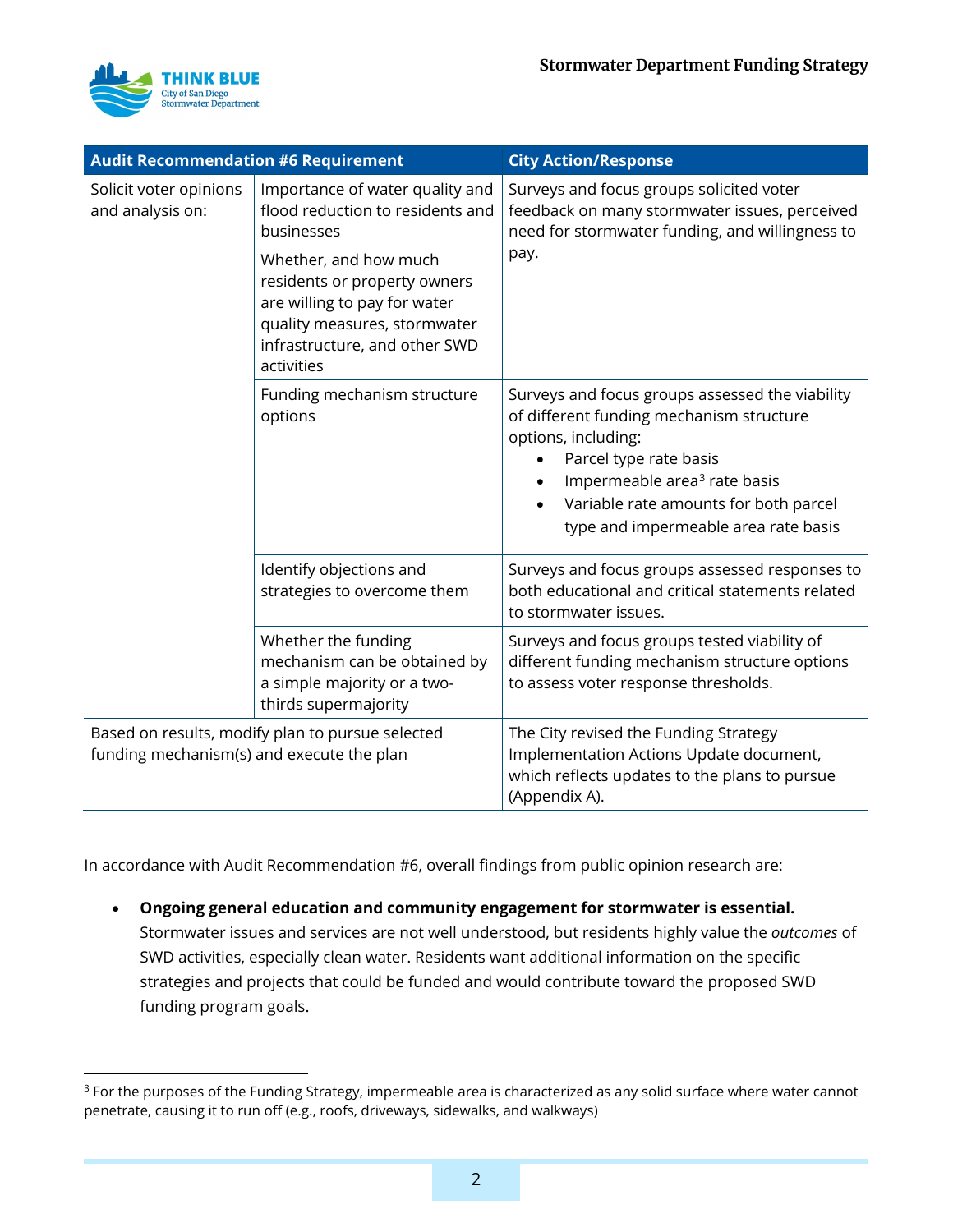

- Public opinion research shows **initial support for a stormwater funding measure**, exceeding a 50% + 1 threshold and within the margin of error for a two-thirds voter threshold, for a stormwater charge based on impermeable area.
- **Support for funding stormwater exists,** and there appears to be a strong sense of need for additional funding for stormwater, with high levels of importance placed on benefits provided by such a measure. The SWD will continue to aggressively pursue a variety of stormwater funding means.

Additional findings are summarized in the public opinion research finding appendices that were presented as part of two interim updates to City Council on implementation of the Funding Strategy:

- July 2021 Interim Funding Strategy Implementation Update was provided to Environment Committee[4](#page-6-0) (public opinion research findings are attached as Appendix B to this document)
- November 2021 Interim Funding Strategy Implementation Update was provided to Environment Committee<sup>[5](#page-6-1)</sup> (public opinion research findings are attached as Appendix C to this document).

<span id="page-6-0"></span><sup>4</sup> City of San Diego. 2021. *Stormwater Department Interim Funding Strategy Implementation Update.* Stormwater Department. [Stormwater Funding Strategy Report -](https://onbase.sandiego.gov/OnBaseAgendaOnline/Documents/ViewDocument/Stormwater%20Funding%20Strategy%20Report%20-%20July%202021.pdf?meetingId=4505&documentType=Agenda&itemId=199572&publishId=497776&isSection=false) July 2021.pdf (sandiego.gov)

<span id="page-6-1"></span><sup>5</sup> City of San Diego. 2021. *Stormwater Funding Strategy Implementation Update.* Stormwater Department[. Stormwater](https://www.sandiego.gov/sites/default/files/thinkbluestaffreportnov2021.pdf)  Funding Strategy Report – [November 2021.pdf \(sandiego.gov\)](https://www.sandiego.gov/sites/default/files/thinkbluestaffreportnov2021.pdf)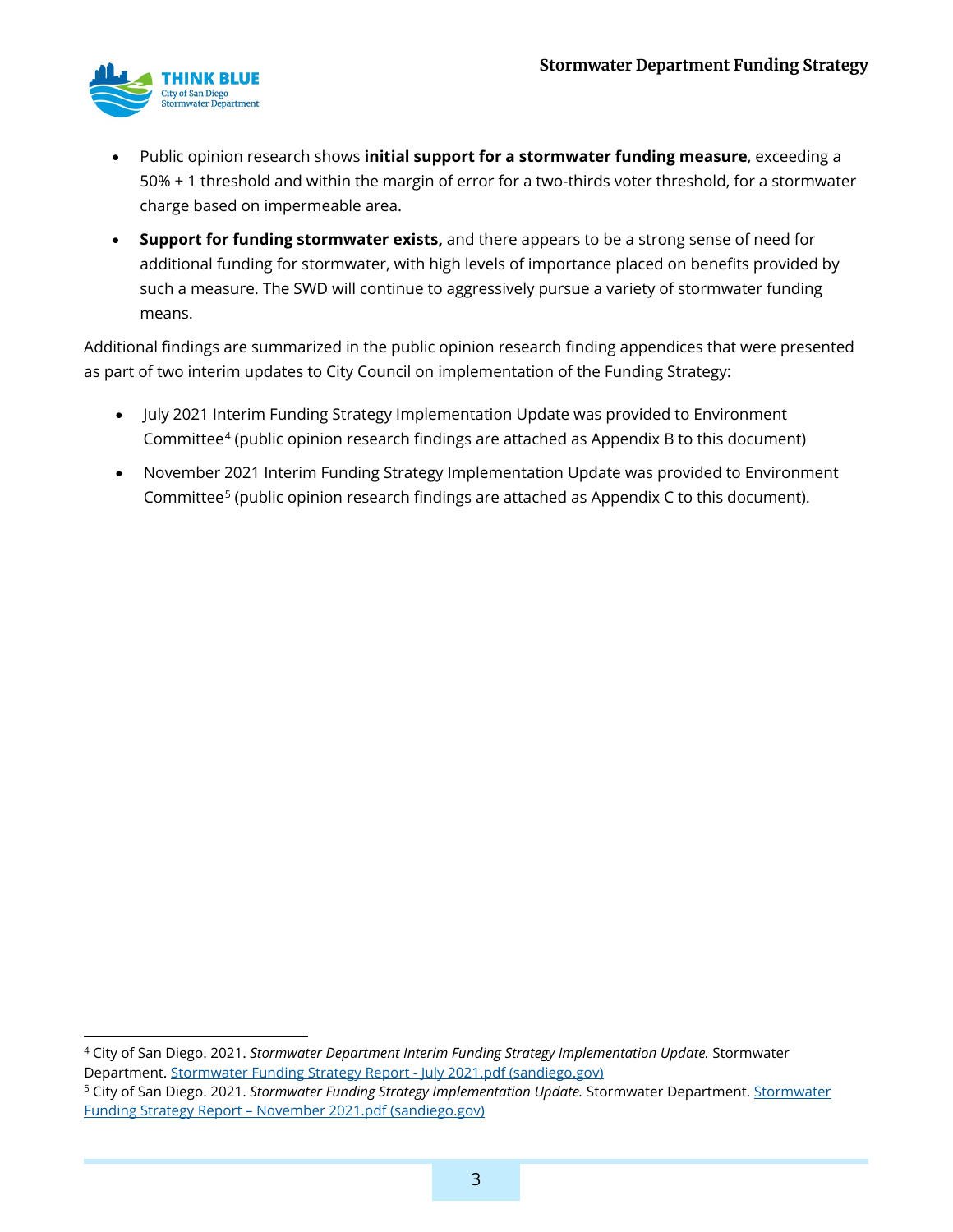

# <span id="page-7-0"></span>**2.0 Public Opinion Research Strategy**

The SWD conducted three surveys and four focus groups as part of the Funding Strategy development and implementation processes [\(Table 2\)](#page-7-1). Each of the surveys and focus groups were framed to assess different components related to the viability of funding stormwater and how to communicate broadly about stormwater issues.

| <b>Public Opinion</b><br><b>Research Activity</b> | <b>Audit-Related Outcomes</b>           | <b>Primary Elements Tested</b>                                                                                                                                                                                                             |
|---------------------------------------------------|-----------------------------------------|--------------------------------------------------------------------------------------------------------------------------------------------------------------------------------------------------------------------------------------------|
| December 2020<br>Survey                           | Recommendation #5<br>(Funding Strategy) | Understanding and values of stormwater<br>$\bullet$<br>issues across broader community and City<br>interests<br>Perceived funding need<br><b>Educational and critical statements</b><br>Priorities related to stormwater                   |
| March 2021 Survey                                 | Recommendation #6<br>(Funding Measure)  | Willingness to pay based on different<br>funding measure charge basis (parcel type<br>and impermeable area)<br><b>Educational and critical statements</b><br>Priorities related to stormwater                                              |
| May 2021 Focus<br>Groups                          | Recommendation #6<br>(Funding Measure)  | Core values for living in San Diego<br>$\bullet$<br>Outcomes of stormwater programs<br>Awareness and understanding of<br>stormwater issues<br>Understanding of potential funding<br>measure label<br>Willingness to pay                    |
| August 2021 Survey                                | Recommendation #6<br>(Funding Measure)  | Willingness to pay at different rate<br>amounts on an impermeable area charge<br>basis (4.5 and 5 cents per square foot of<br>impermeable area per year)<br><b>Educational and critical statements</b><br>Priorities related to stormwater |

### <span id="page-7-1"></span>**Table 2. Funding Strategy Public Opinion Research Summary**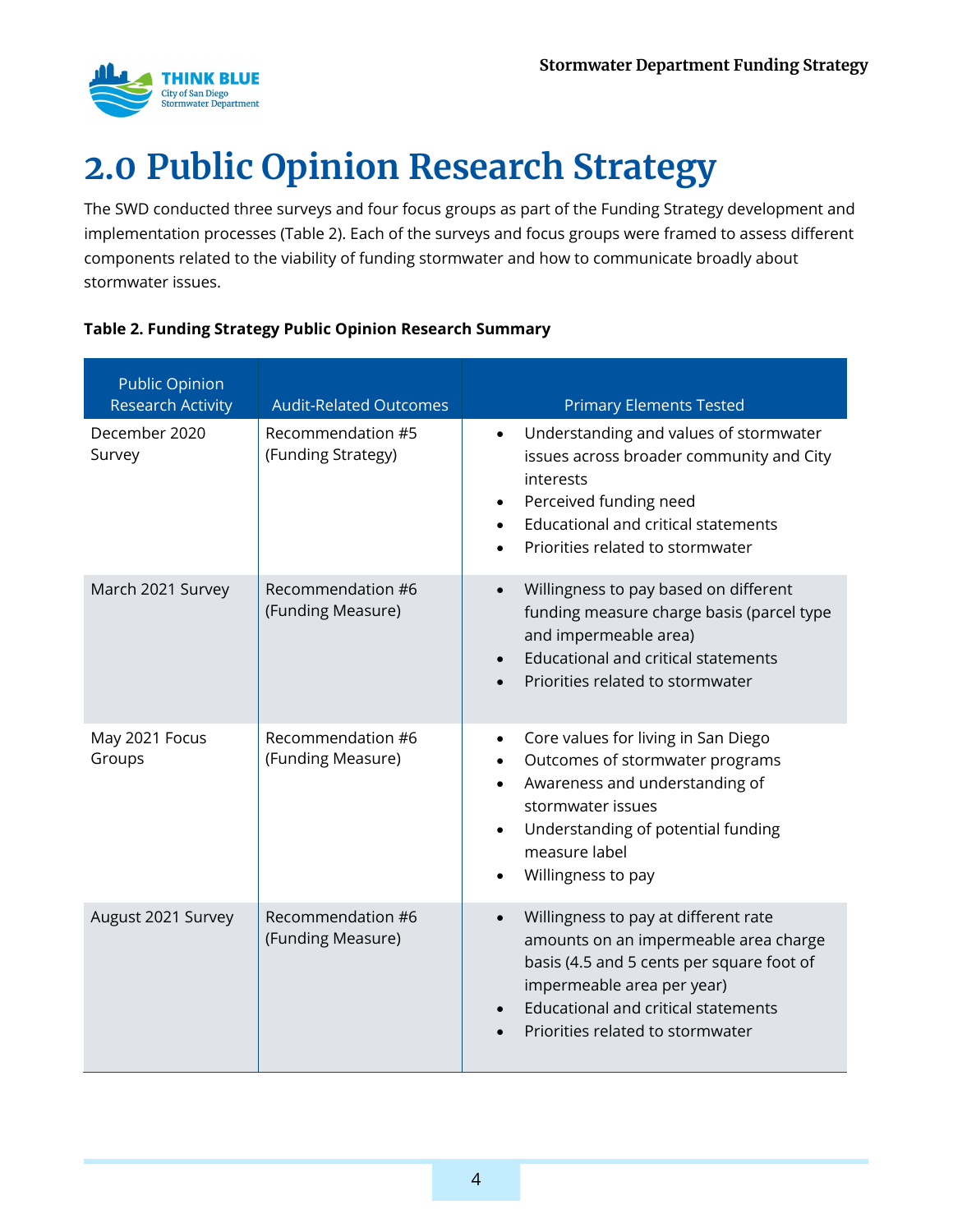

Each of the three surveys were dual mode (telephone and online), conducted in both English and Spanish, and conducted to facilitate proportional representation throughout the City as it relates to certain demographics (e.g., age, gender, race/ethnicity, geographic location, including Council District, etc.). Each of the surveys also included a set of questions that were asked of each respondent and a subset of questions that were part of a split sample where only half of the respondents were asked certain questions. The sample size of the surveys varied based on desired margin of error for both the full and split samples, indicated in the findings below where applicable.

The four focus groups were conducted virtually with eight participants each (32 total) and grouped geographically:

- Coastal Region (Council Districts 1 and 2);
- Northeast Region (Council Districts 5, 6, and 7);
- Southeast Region (Council Districts 3, 4, and 9) and
- South Region (Council District 8).

The focus group participants were recruited to generally reflect the demographics of each region (e.g., gender, race/ethnicity, age, homeownership, etc.); however, due to the sample size, the opinions cannot be generalized or extrapolated to the broader population of residents with any statistical precision.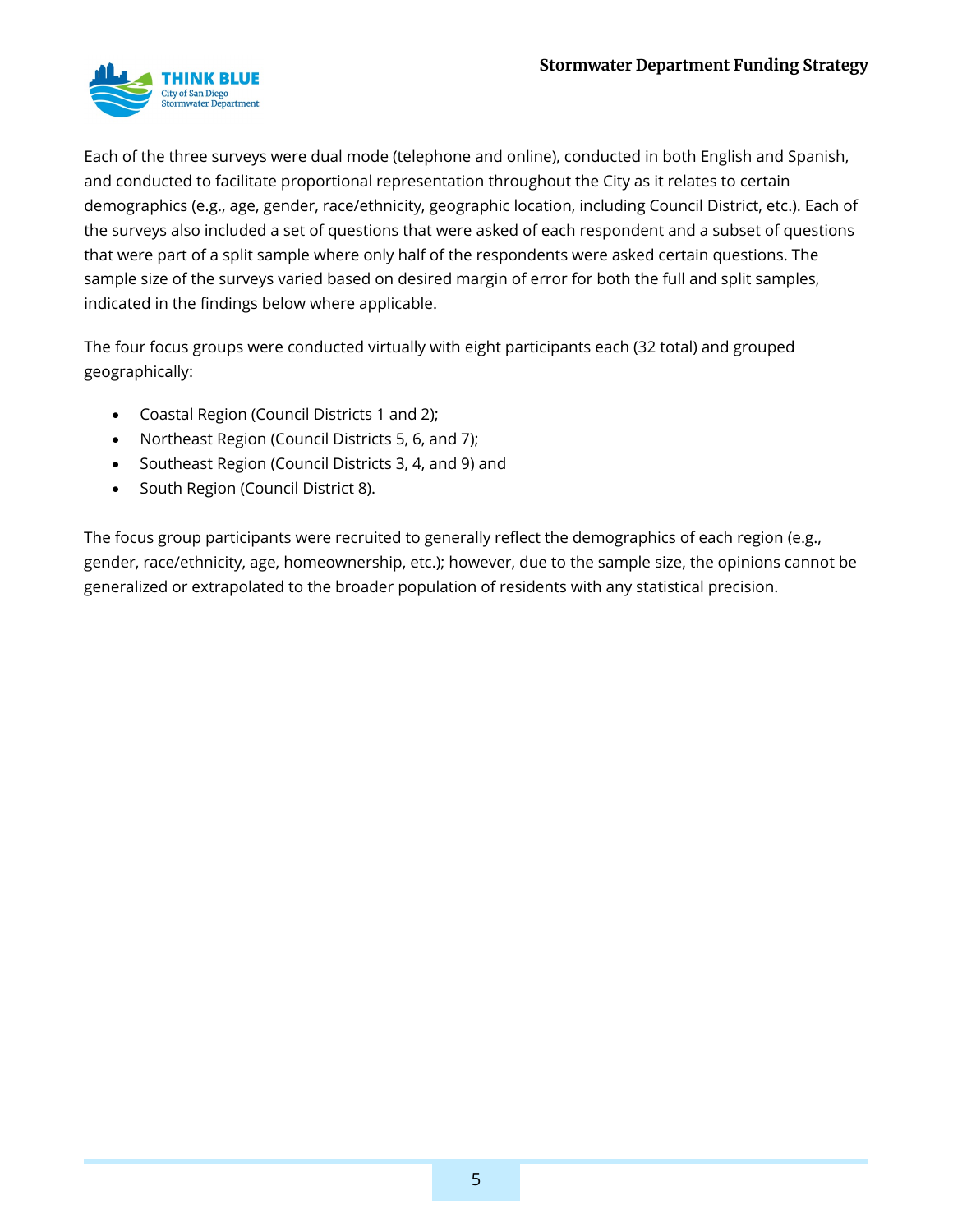

# <span id="page-9-0"></span>**3.0 Public Opinion Research Findings**

The key findings for the three surveys conducted among voters in the City of San Diego are as follows and presented in further detail in the sections below:

- A strong majority of San Diegan's perceive there is a need for additional stormwater funding.
- Ongoing education and engagement for stormwater issues is essential, with very large percentages of San Diegans placing value on the potential outcomes that could be achieved through stormwater funding.
- Impermeable area as the basis for a stormwater charge tested more strongly than property type.
- There is at least majority support for a stormwater funding measure.

### <span id="page-9-1"></span>**3.1 There is a strong perceived need for stormwater funding**

A strong majority of voters agree the City needs more funding to maintain its storm drain system. Threequarters of respondents also recognize the need for funding to clean and protect local water quality [\(Figure](#page-9-2)  [1\)](#page-9-2). In the December 2020 survey, in response to a question of whether the City needs additional funds to maintain its storm drain system, 61% of respondents said the City has either a "great need" or "some need" (Figure 1). An additional 11% said the City has "a little need" for additional funding, while less than 10% said the City has "no real need." Notably, 18% of respondents said they do not know about the City's need for additional funding to maintain its storm drain system, indicating an opportunity for public outreach and communication.

Voters even more clearly recognize the need for funding to clean and protect local water quality. Seventyfive percent of voters said the City has a "great need" or "some need" for funding to clean and protect local water quality, with nearly 40% describing the need as "great" (Figure 1). Just 14% said the City has "a little need" or "no real need," with 11% who were unsure.



<span id="page-9-2"></span>**Figure 1: Opinions on the Need for Additional Funding (December 2020 Survey)**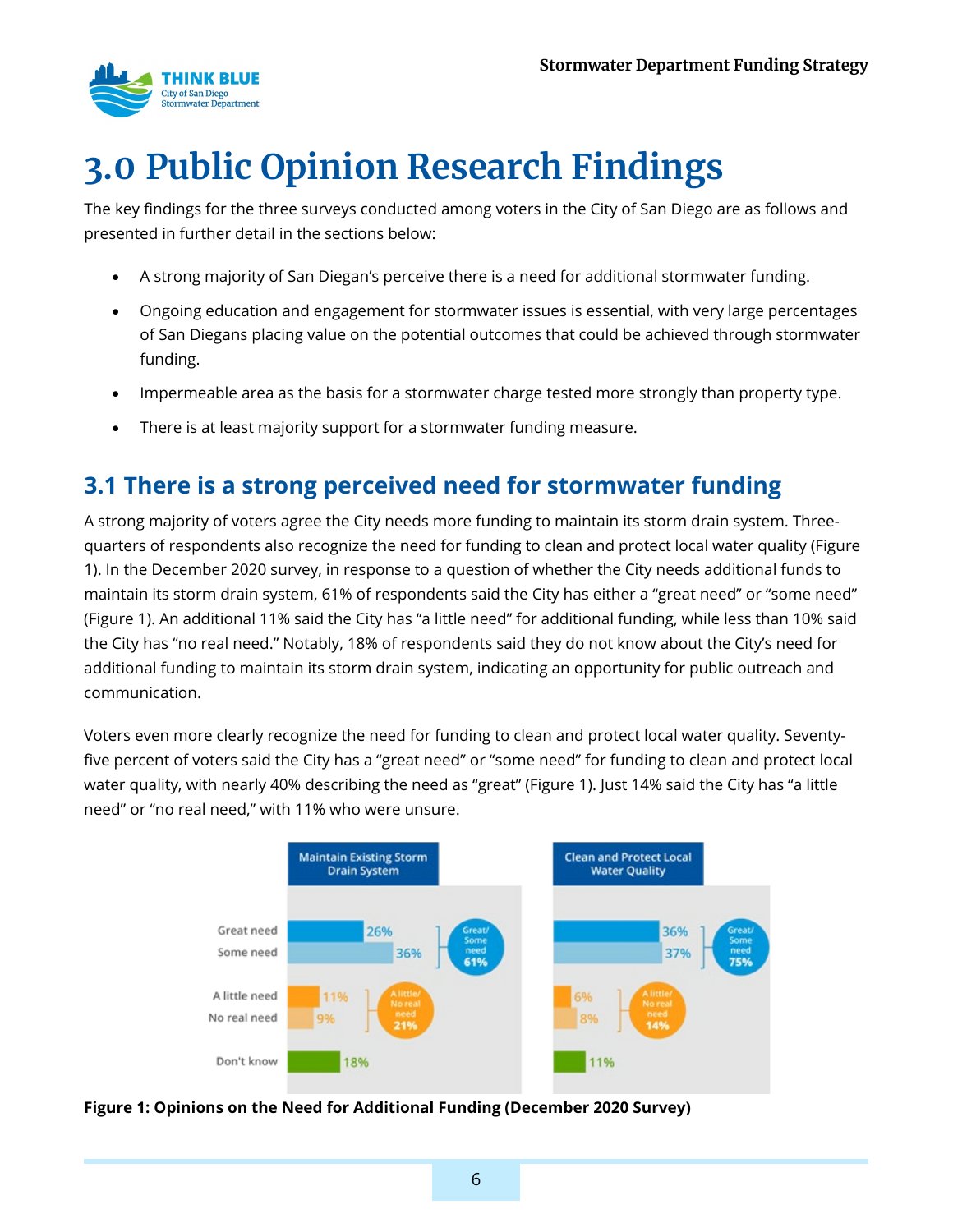

## <span id="page-10-0"></span>**3.2 San Diegans value the potential outcomes that could be achieved through stormwater funding**

Each of the surveys tested understanding, priorities and value associated with different components of stormwater management priorities. Overall, understanding of how the stormwater system works is moderately low. For example, only around 40% of respondents correctly responded that stormwater reaches creeks, rivers, and oceans without treatment. However, across the surveys, there was consistently a high level of interest in funding priorities such as: clean drinking water, protecting natural waterways, infrastructure repair and improvements and improving water quality associated with a potential stormwater funding measure. [Table 3](#page-10-1) presents the priorities tested in the August 2022 survey where respondents valued the priority as "Very Important" or "Important."

### <span id="page-10-1"></span>**Table 3. Priorities for Outcomes Associated with a Potential Stormwater Funding Measure (August 2022 Survey)**

| <b>Priorities</b>                                                                                                                          | Percent "Very Important"<br>or "Important" |
|--------------------------------------------------------------------------------------------------------------------------------------------|--------------------------------------------|
| Protecting the local supply of clean drinking water                                                                                        | 87%                                        |
| Keeping trash, liquid toxins, and pharmaceuticals out of our creeks, bays,<br>lagoons, and coastal waters and off of our beaches           | 82%                                        |
| Maintaining the highest possible standards of water quality                                                                                | 82%                                        |
| Improving and protecting water quality                                                                                                     | 80%                                        |
| Reducing pollution, trash, toxins/plastics entering local waterways, bays,<br>oceans (and) beaches impacting public health and marine life | 80%                                        |
| Protecting marine life                                                                                                                     | 78%                                        |
| Protecting public health                                                                                                                   | 75%                                        |
| Preparing for future droughts                                                                                                              | 74%                                        |
| Increasing safe drinking water supplies                                                                                                    | 74%                                        |
| Capturing rain and stormwater for drought preparedness                                                                                     | 69%                                        |
| Preventing damage to roads from failed water pipes                                                                                         | 67%                                        |
| Maintaining pipes and channels that carry stormwater                                                                                       | 66%                                        |
| Preventing potholes, sinkholes, and flooding due to failed stormwater<br>infrastructure                                                    | 66%                                        |
| Preventing flooding of streets, homes<br>and businesses                                                                                    | 66%                                        |

Ongoing education and engagement around stormwater remains a priority. The SWD has recently relaunched Think Blue San Diego and has increased efforts to reach residents and community members, including: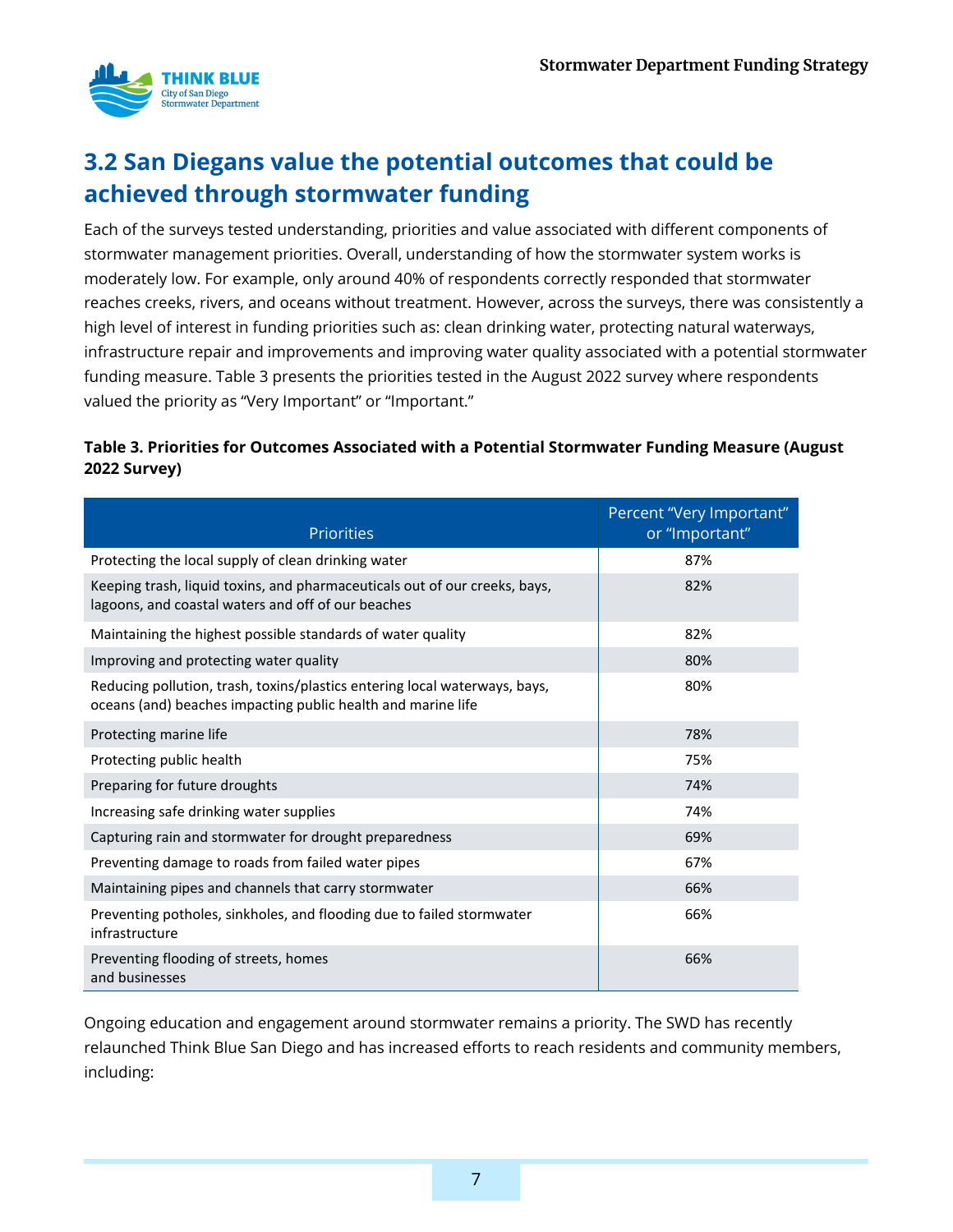

- Outreach and education through a coordinated media campaign print radio, TV, outdoor and digital advertising -- to inform the general public of the importance of improving stormwater quality to ensure clean water and clean beaches for all of San Diego. Scheduled to begin in mid-February with goal of 24 million impressions (the number of digital views or engagements for a piece of content) by the end of FY2022.
- Launching a revamped ThinkBlue.org website with more engaging content, such as educational videos, animations, interactive maps and data dashboards.
- Outreach and education related to water conservation efforts like rebates that will include a bilingual hotline, community workshops, outreach materials at events and cleanups and a social media campaign.

## <span id="page-11-0"></span>**3.3 Impermeable area as the basis for a stormwater charge**

The March 2021 and August 2021 surveys tested funding mechanism scenarios. Survey results reflect two commonly used methods for calculating stormwater rates – impermeable area and property type – as well as stakeholder input that an equitable and non-regressive basis for rates be considered [\(Table 4\)](#page-12-1):<sup>[6](#page-11-1)</sup>

- **Impermeable area method:** uses a rate per square foot (SF) of impermeable area on a parcel or a subdivision of a parcel where there are stacked units (e.g., apartments and condominiums)
- **Property type-based method:** uses a flat rate for each single-family residential (SFR) parcel and each multifamily residential (MFR) dwelling unit but uses a per-SF impermeable area basis for all other parcels because of the wide variation across other property types.

<span id="page-11-1"></span><sup>&</sup>lt;sup>6</sup> City of San Diego. 2021. Stormwater Funding Strategy. www.thinkblue.org/fundingstrategy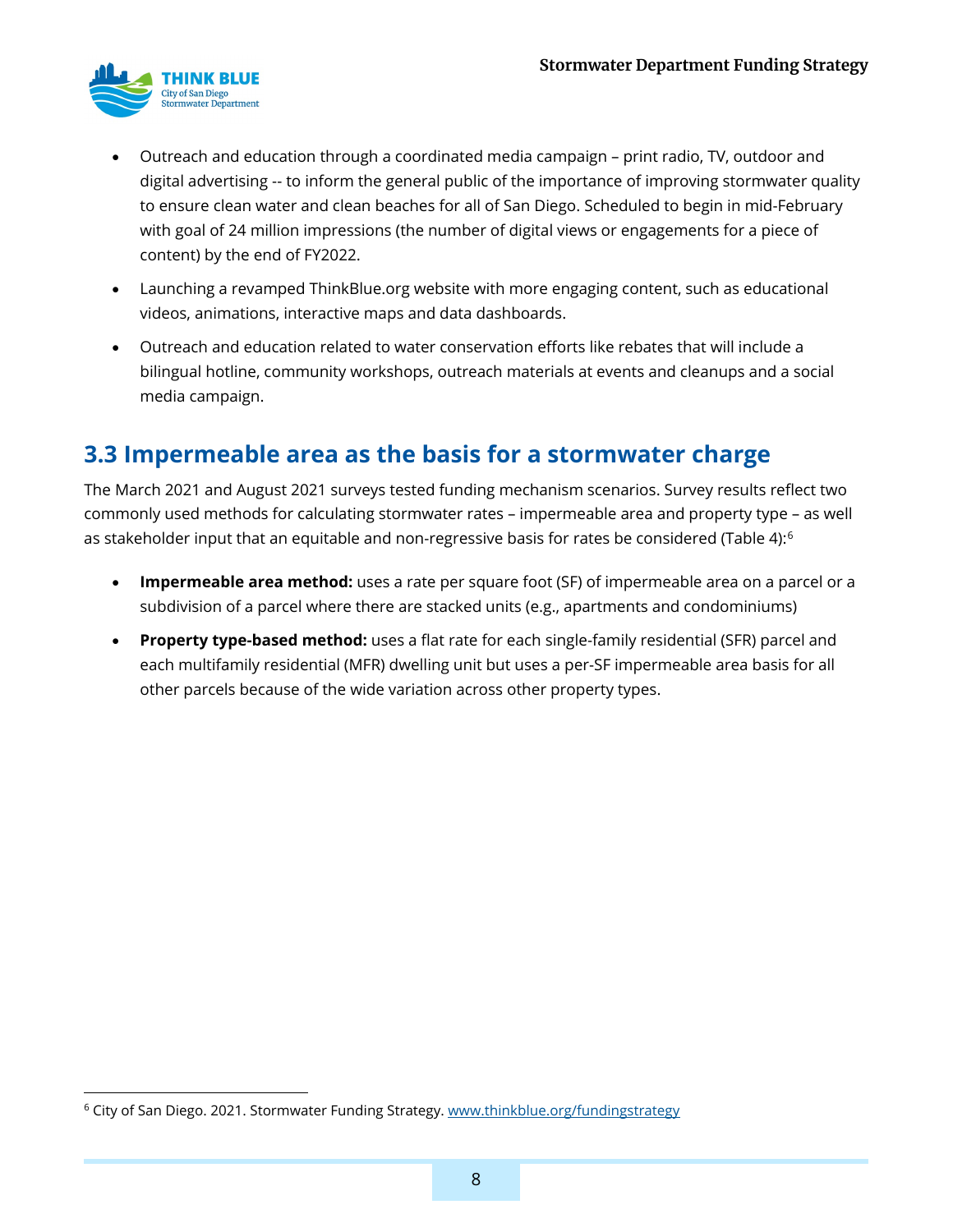

#### <span id="page-12-1"></span>**Table 4. Funding Mechanism Scenario Ranges for an Impermeable Area Special Parcel Tax (March 2021 and August 2021 Surveys)**

|                                                            | <b>Typical Single-Family</b><br><b>Residential (SFR) Bill</b> |                   |                                                                                                        | <b>Estimated</b><br>Annual                |
|------------------------------------------------------------|---------------------------------------------------------------|-------------------|--------------------------------------------------------------------------------------------------------|-------------------------------------------|
| Rate Basis Tested in<br>Surveys                            | Median<br>Annual                                              | Median<br>Monthly | <b>Commercial/Industrial Bill</b>                                                                      | Revenue<br>Generated<br>(M <sup>2</sup> ) |
| Property Type:<br>\$68 SFR, \$48 MFR,<br>\$250 all others* | \$68.00                                                       | \$5.67            | Non-residential<br>ratepayer impacts<br>vary widely based on<br>parcel-specific<br>impermeable area*** | ~530~M                                    |
| Property Type:<br>\$89 SFR, \$69 MFR,<br>\$500 all others* | \$89.00                                                       | \$7.42            |                                                                                                        | ~544~M                                    |
| Impermeable Area:<br>\$0.04 per SF*                        | \$128.00                                                      | \$10.67           |                                                                                                        | ~574~M                                    |
| Impermeable Area:<br>\$0.045 per SF**                      | \$144.00                                                      | \$12.00           |                                                                                                        | ~583~M                                    |
| Impermeable Area:<br>\$0.05 per SF **                      | \$160.00                                                      | \$13.33           |                                                                                                        | ~593~M                                    |

 $M =$  million

\*March 2021 survey

\*\*August 2021 survey

\*\*\*Example parcel with 5,000 sq-ft impermeable area at rate of 4 cents per sq-ft impermeable area, 5,000 \* \$0.04 per sq-ft = \$200 per year

Results from the March 2021 survey and May 2021 focus groups indicated an impermeable area basis performed better with voters and was perceived as a more equitable, fair basis for levying a stormwater charge. In addition, impermeable cover is the most common basis used for stormwater-related charges, with 87% of respondents of the 2021 Stormwater Utility Survey indicating impermeable area is the basis for stormwater charges across the nation.<sup>[7](#page-12-2)</sup> This approach is often used because it charges ratepayers based on the relative contribution of stormwater runoff. In some cases, runoff volume may be used as a proxy for potential stormwater pollution generated from a parcel based on land use and other factors.

## <span id="page-12-0"></span>**3.4 There is majority support for a stormwater funding measure**

The March 2021 and August 2021 surveys tested variable amounts for impermeable area to gauge voter thresholds for a potential stormwater funding measure. For each scenario tested, the survey respondents

<span id="page-12-2"></span><sup>7</sup> Black & Veatch Management Consulting. 2021. *2021 Stormwater Utility Survey Report.* [https://www.bv.com/resources/2021-stormwater-survey-report.](https://www.bv.com/resources/2021-stormwater-survey-report)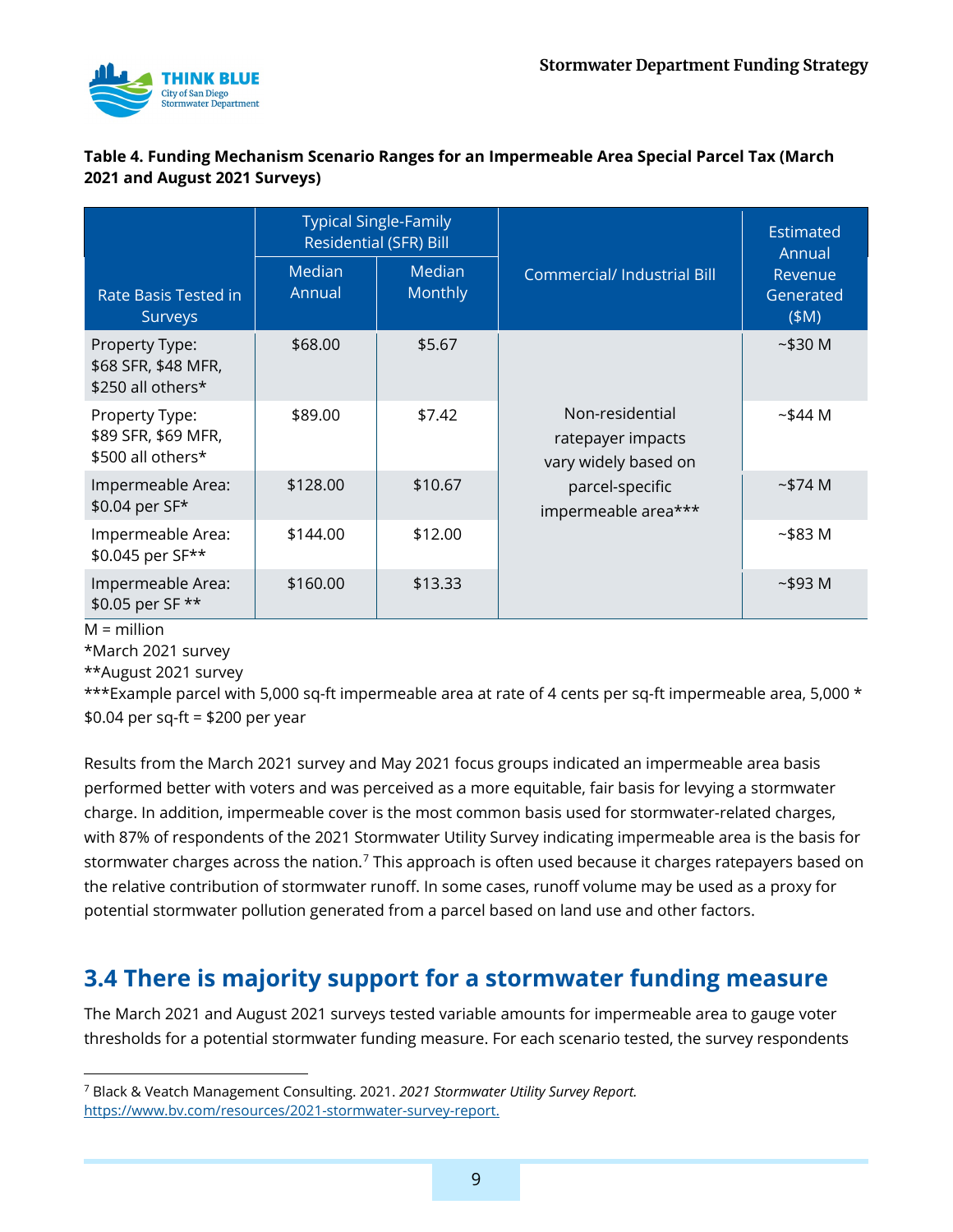

were presented a sample ballot question to obtain an initial response, provided with an equal number of educational and critical statements and asked for a response after each set of statements. For reference, the full sample ballot question tested in August 2021 is as follows:

*"Shall an ordinance improving/protecting water quality; reducing pollution, trash, toxins, plastics entering local waterways/bays/ocean/beaches impacting public health and marine life; capturing rain/stormwater for drought preparedness; preventing road damage from failed water pipes; establishing an annual 4.5¢/5¢ per square foot of impermeable area clean water parcel tax, raising approximately \$83,000,000/\$93,000,000 annually until ended by voters, requiring audits, public disclosure of spending, local control, be adopted?"*

The poll reflects a ballot question representative of the elements of a potential funding measure for consideration (*noting that the ultimate ballot question and funding measure elements are subject to revision and final drafting by the City Attorney*):

- **Proposition 218 voter requirements shall be followed** to minimize the risk of a legal challenge, as reported in the July 2021 Funding Strategy Implementation Update and the City Attorney review of Senate Bill (SB) 231 and Assembly Bill (AB) 2403.7
- **The funding mechanism could be a special parcel tax,** which would levy a tax on each applicable parcel and would be limited for use as stated in the potential ballot measure.
- **An impermeable area basis could be applied,** which uses a rate per square foot of impermeable area on a parcel or a subdivision of a parcel where there are stacked units (e.g., apartments and condominiums)
- **Frame the Potential Funding Measure Around Program Goals,** which have been drafted in coordination with other City entities, community groups, and stakeholders to reflect the vision for a stormwater system for all San Diegans' benefit in which (1) innovation and efficiency are the backbone of the approach to clean water and flood control; (2) infrastructure adapts to meet the needs of a growing population and changing climate to ensure people, homes, and businesses are safe from flooding; (3) stormwater is managed as a resource to promote equity, sustainability, and resilience; (4) water quality is a point of pride; and (5) the SWD protects, restores, and enhances waterways for local communities and wildlife for future generations.
- **Tax rate structure**, which is the specific rate (e.g., cents per square foot) that the tax could be levied.
- **Exemptions** to the special parcel tax that identifies ratepayers that may not receive a tax bill. Exemptions being considered include public parcels, ad valorem exempt parcels, and low-income senior property owners.
- **Reductions or discounts** for ratepayers that could reduce the tax bill and account for variability in the ratepayer base, affordability, or equity (e.g., low-income areas).
- **Adjustments, incentives, credits, or rebates** could be included for ratepayers who participate in eligible stormwater-related programs (e.g., stormwater best management practices, rain barrels, etc.).
- **Eligible and ineligible expenditures** that could define what activities, programs, and project revenues from a funding measure can and cannot be spent on, respectively. Expenditures could also include administration and collection of the funding measure, debt financing, workforce job training, and educational and outreach efforts, among others.
- **Debt and issuance of bonds** in order to issue new debt (bonds, loans) and/or pay existing debt service (such as the federal (WIFIA) and state (SRF) loans currently in various stages of approval) supporting the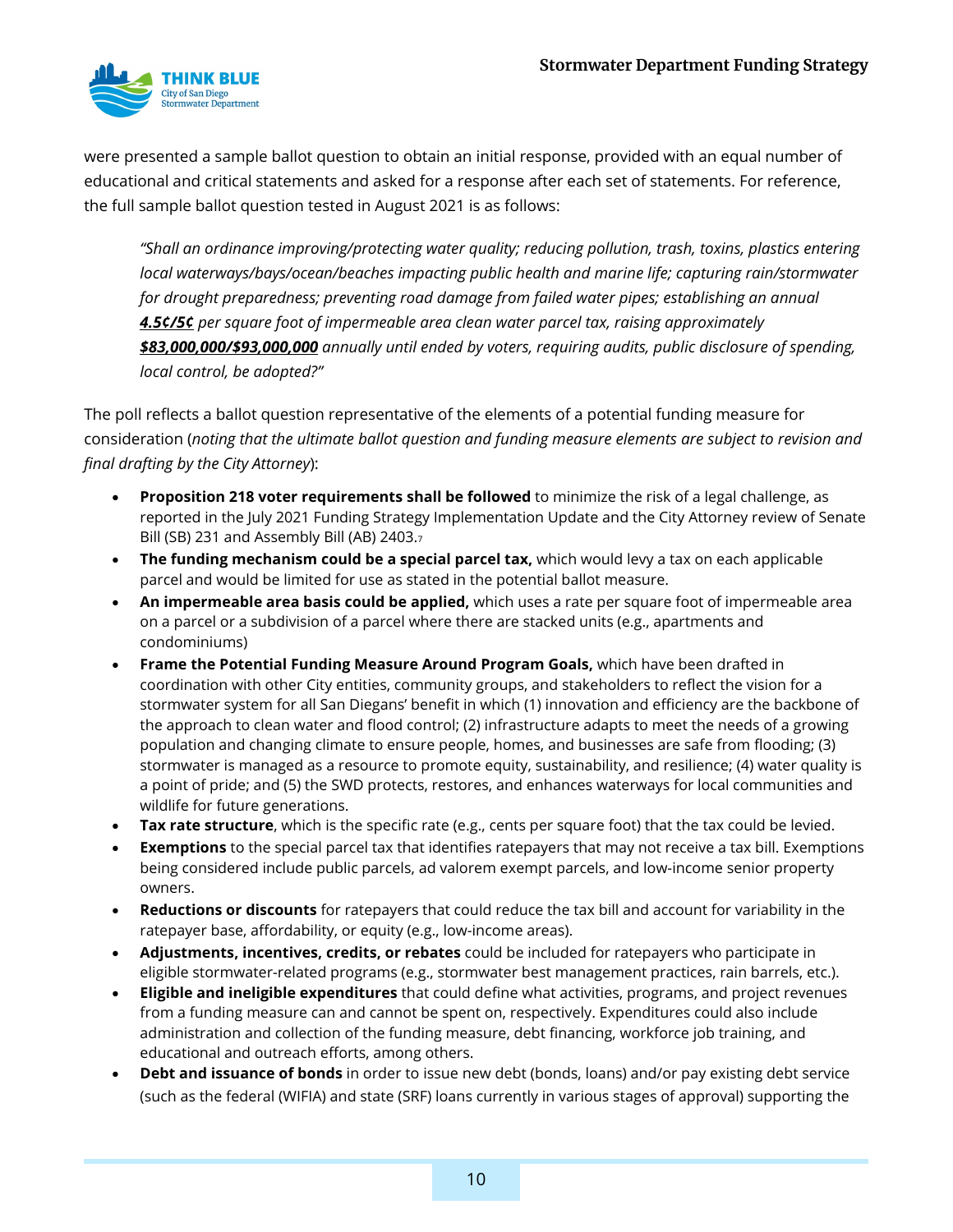

stormwater capital program and payable from and secured by the revenues associated with any future stormwater funding measure, voter approval of debt authorization for these activities may be required.

- **Program governance (decision-making, oversight, and accountability)** with elements like advisory and/or oversight committees, implementation plans, independent audits, annual budgets, and annual reporting.
- **Appeals processes** could be designed to allow for correction of errors in the administration or levy of the tax.

[Figure 2](#page-14-0) shows the results, which indicate there is at least majority support for a funding measure.



<span id="page-14-0"></span>**Figure 2. Survey Responses to Funding Measure Question with Variable Impervious Area Amounts Tested as an Initial Vote, Vote After Educational Statements, and Vote After Critical Statements with the Margin of Error Indicated**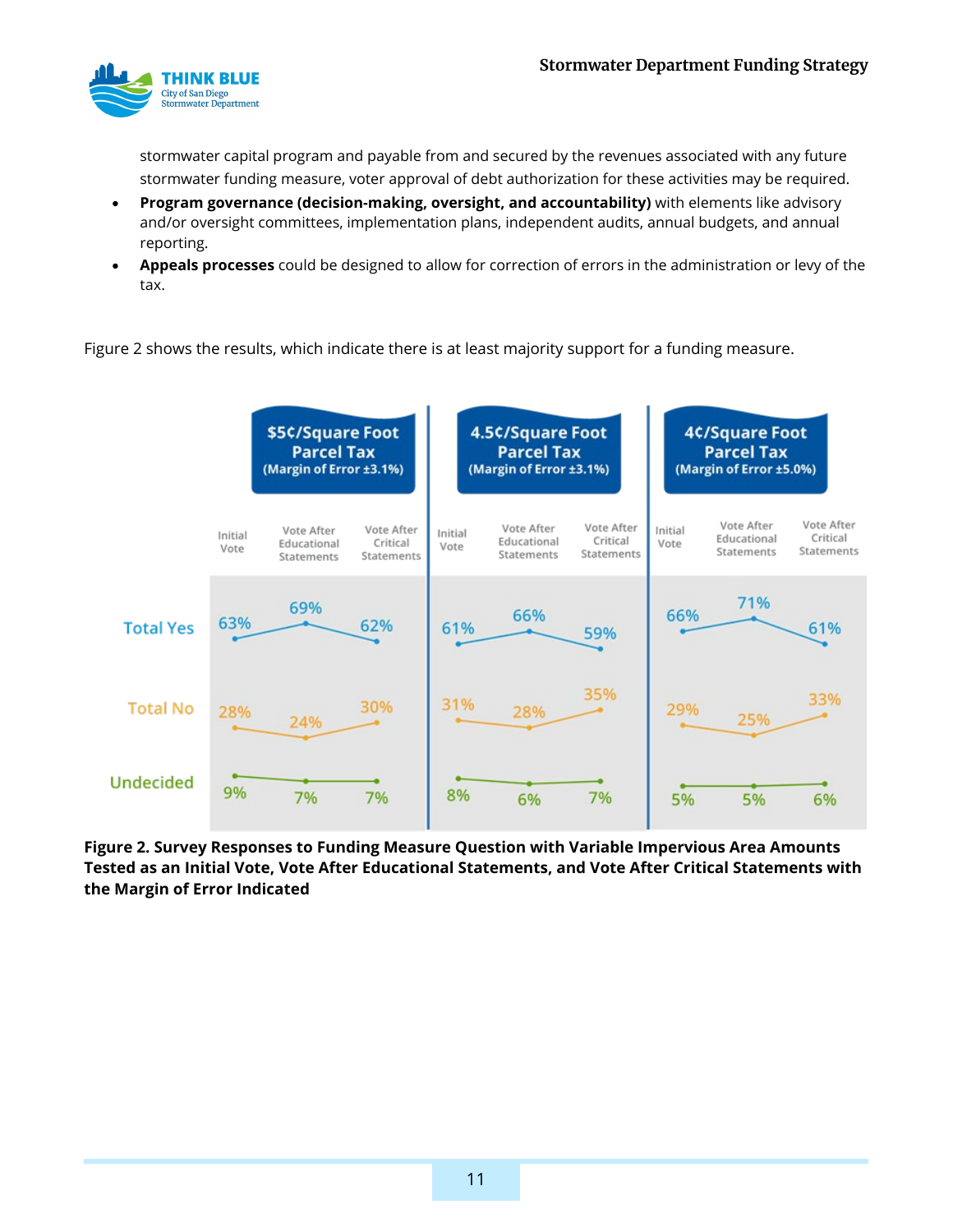

## <span id="page-15-0"></span>**4.0 The SWD will continue to aggressively pursue other stormwater funding options**

The public opinion research findings indicate San Diegans acknowledge the SWD needs additional funding and the outcomes associated with a funded stormwater program are valued highly. As such, the SWD will continue to pursue other funding opportunities like grants, loans and cost recovery funding options (e.g., expand the street sweeping parking citation program, develop a stormwater inspection and reinspection fee program, and modify the current stormwater violation/fines matrix), as well as continue to incorporate innovation and efficiencies into day-to-day operations to maximize available funding. Appendix A is a summary of Funding Strategy Implementation Actions.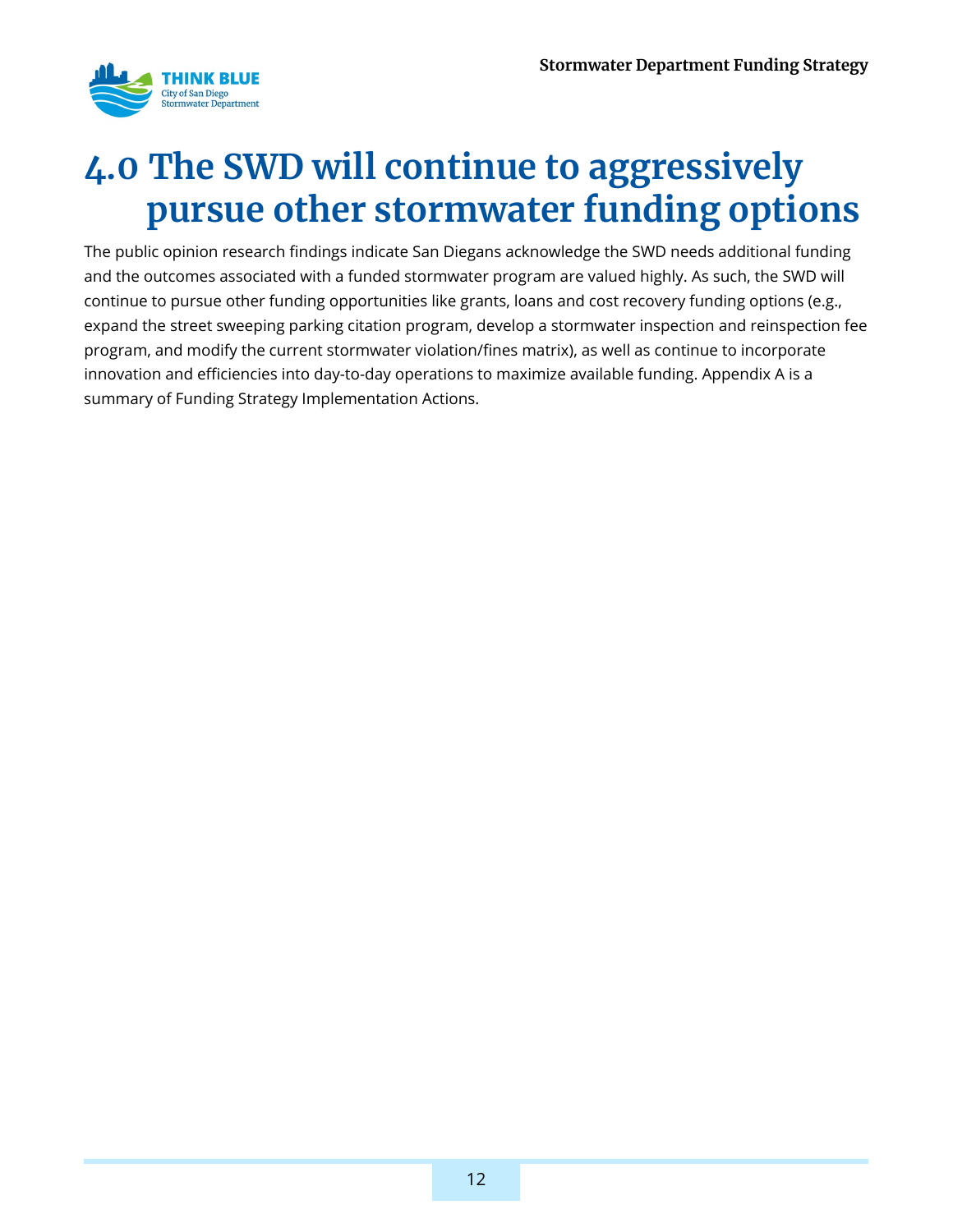

## <span id="page-16-0"></span>**Appendix A: Funding Strategy Implementation Update**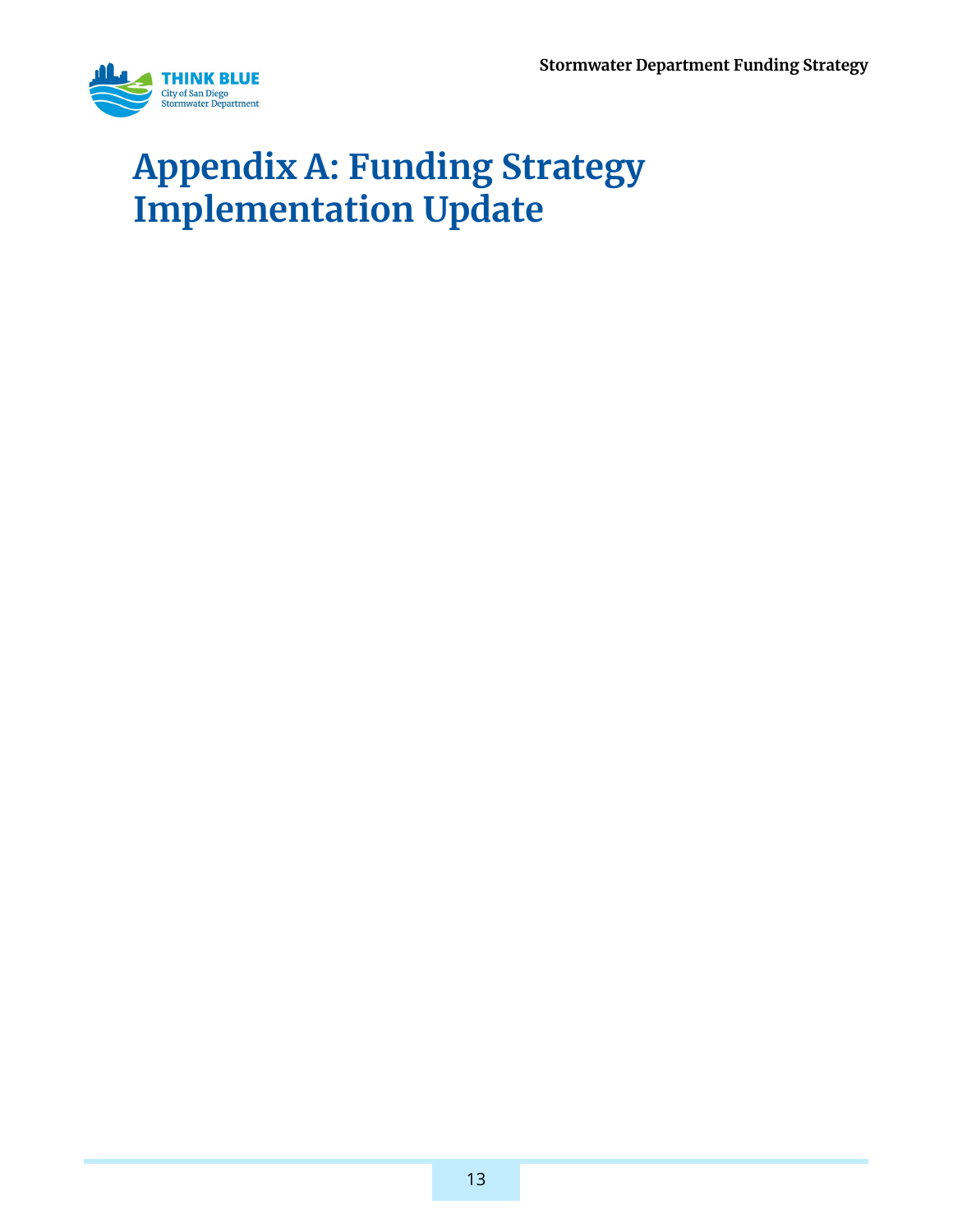

## **Appendix A: Funding Strategy Implementation Actions Update**

Through the extensive research, analysis, and benchmarking conducted in the Funding Strategy, the SWD identified four implementation action categories:

- I. Maximize and accelerate implementation of efficiencies;
- II. Increase investment in SWD program innovation;
- III. Maximize existing funding sources, grants, and loans; and
- IV. Pursue development of a long-term dedicated funding mechanism.

Many of these actions are underway, with FY2022 progress presented below.

## **Implementation Action I: Maximize and Accelerate Implementation of Efficiencies**

A foundational element of both near-term and ongoing Funding Strategy implementation is reducing the SWD funding need through maximizing and accelerating implementation of efficiencies, including reducing or eliminating sources of pollution, using adaptive management practices, and optimizing O&M efforts. The SWD has committed to identifying and implementing efficiencies at all levels to ensure that funding is optimized for providing essential stormwater services. While two examples of efficiencies were highlighted in the Funding Strategy and are provided below, identifying and implementing efficiencies are included in daily O&M and planning.

#### **Implementation progress and FY2022 and FY2023 milestones include the following:**

- **Pipe repairs:** An additional in-house pipe-repair team was prioritized to be funded for FY2022 to accelerate the pace of more efficient and timely repairs for failing pipes. The dedicated pipe repair crew of 25 full time employees were hired and onboarded in Q2 FY2022.
- **Optimizing street sweeping routes:** The analysis of street sweeping routes and sweeping frequencies that was initiated in FY2021 in alignment with the Street Sweeping Audit is complete. The SWD reported on the Street Sweeping Audit Response in December 2021, providing the FY2019 – FY2021 data analysis and Standard Operating Procedure (SOP) to assess street sweeping route priorities. Two new parking enforcement officers were onboarded in Q2 FY2022.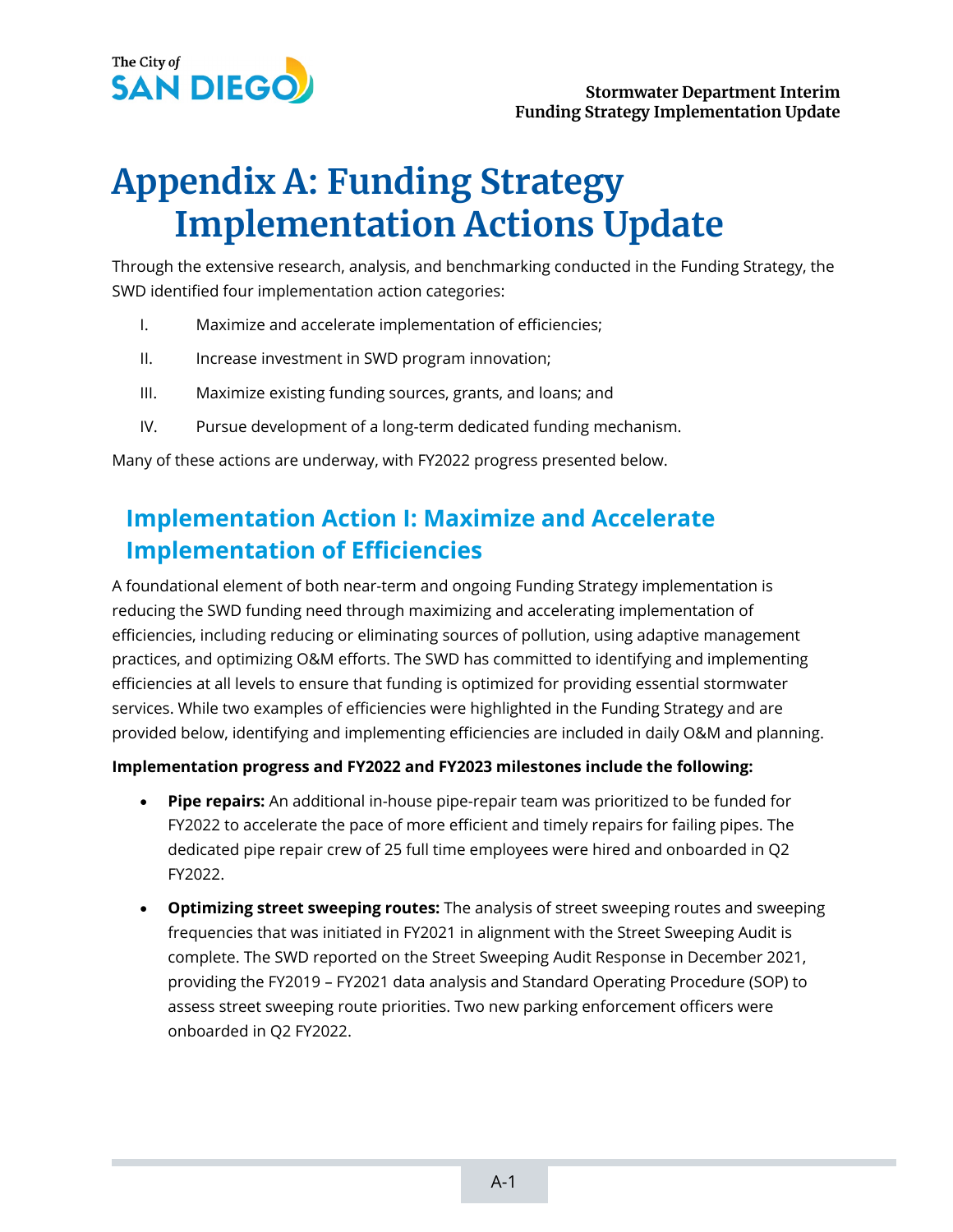

## **Implementation Action II: Increase Investment in SWD Program Innovation**

The SWD is committed to investing in program innovation and strategically evaluating opportunities to advance its goals through innovative partnerships and other efforts. By implementing the Watershed Asset Management Plan (WAMP) 2.0, the SWD has been able to prioritize strategic, datadriven efforts and optimize day-to-day activities. In addition, the SWD has advanced programmatic efforts like the Alternative Compliance Program (ACP), stormwater harvesting and reuse, and integrated planning, with a focus on equity and resiliency.

#### **Implementation progress and FY2022 and FY2023 milestones include the following:**

- **Developing and implementing analytical tools:** The SWD developed a pilot data dashboard to track performance metrics and optimize real-time decision-making for the street sweeping and stormwater inlet/pipe cleaning programs in FY2021. In Q3 FY2022, the SWD completed development of a comprehensive online dashboard [\(https://www.sandiego.gov/think-blue/data-maps\)](https://www.sandiego.gov/think-blue/data-maps).
- **Alternative Compliance Program (ACP):** Ongoing stakeholder engagement, including meetings of the ACP Technical Advisory Committee, continued in Q3 FY2022. The draft Programmatic Environmental Impact Report for the ACP will be completed in early FY2023, with anticipated public review and approvals Q1 – Q3 FY2023 and program implementation targeted for Q4 FY2023.
- **Integrated planning:** The SWD will explore options for reengaging the Regional Board Staff and conducting stakeholder outreach in Q3 – Q4 FY2022. The framework will be further examined developed in FY2023, with necessary approvals from Regional Board and City Council.
- **Stormwater harvesting and reuse:** In partnership with the Public Utilities Department (PUD), the SWD is investigating opportunities to integrate stormwater capture activities to achieve both water quality and water supply goals by developing a comprehensive stormwater harvesting strategy. In FY2021, the SWD and PUD continued assessing feasibility of dry weather flow diversion and diversion of stormwater for indirect potable use and/or recycling to determine technical, regulatory, and high-level cost implications. Results suggested that urban runoff harvesting might be viable and cost competitive with other runoff management strategies in the City's Water Quality Improvement Plans (i.e., Green Infrastructure [GI]). Specifically, the results suggest a continuation of investment and planning for strategies that serve multiple benefits and in which the City is already investing (e.g., wetland restoration, small-scale on-site harvesting like rain barrels, GI, and dry weather diversion). In Q2 FY2022 the Carroll Canyon dry weather diversion project is being advanced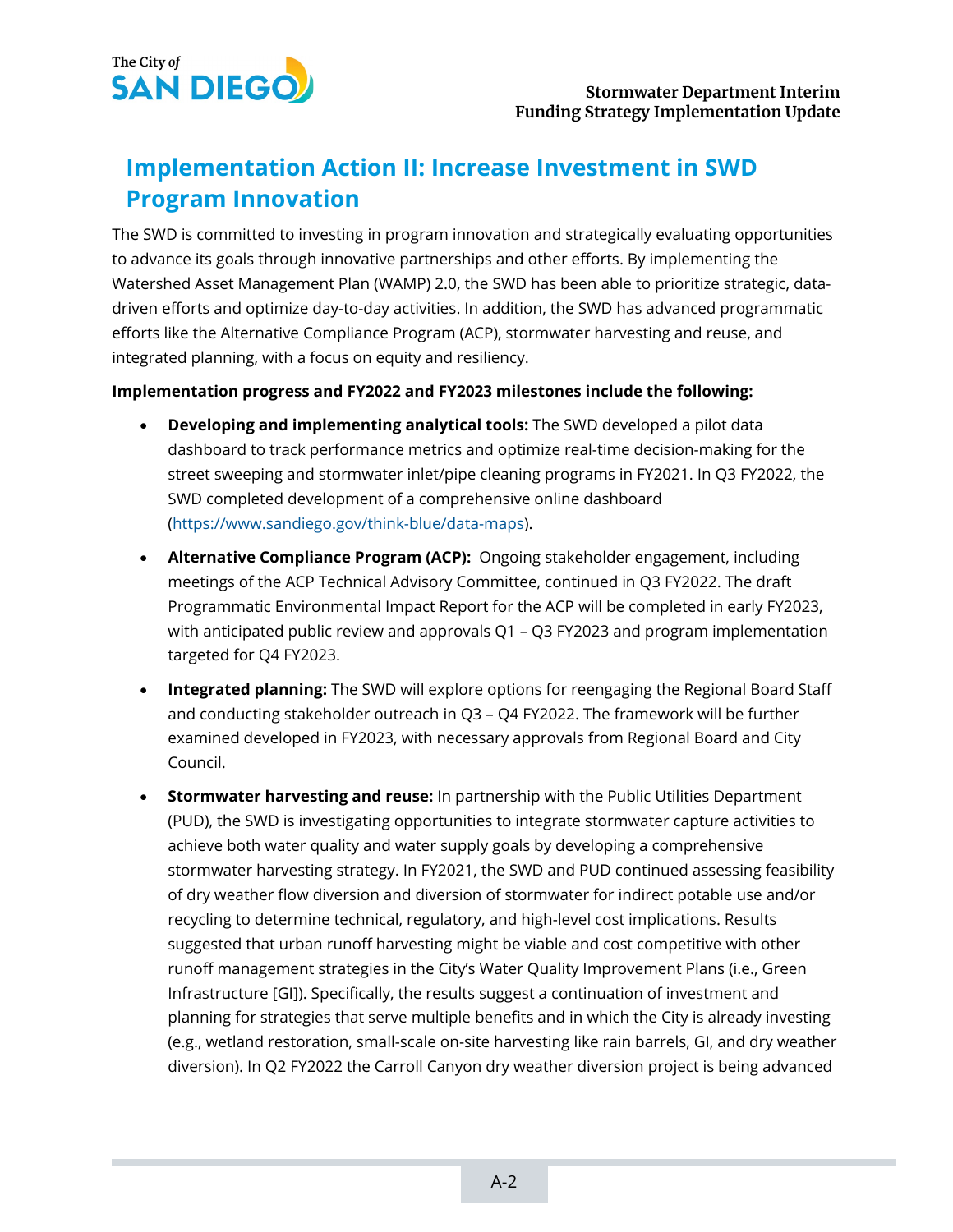

#### **Stormwater Department Interim Funding Strategy Implementation Update**

to Capital Improvements Program (CIP). This project would be the first full-scale example of strategic runoff harvesting coordinated with Pure Water and will enable the City to further explore the City-wide viability of this technology. The project will capture local runoff and help to restore sensitive habitat in the downstream Los Peñasquitos Lagoon. Other stormwater harvesting efforts that are underway and will be completed by the end of FY2022 include (1) developing proofs of concept for eight prioritized dry- and wet-weather diversion to Pure Water project opportunities, (2) strategically monitoring and analyzing urban runoff quality as a potential source water for the Pure Water program, (3) directly engaging with regulators and environmental groups to overcome the specific regulatory constraints identified in FY2021, (4) continuing coordination between SWD and PUD to ensure urban runoff harvesting is considered by Pure Water Phase II planning and design, and (5) conducting feasibility studies on two priority groundwater basins for potential groundwater recharge and recovery. The industrial framework will be developed for diversion of wet weather project opportunities.

## **Implementation Action III: Maximize Existing Funding Sources, Grants, and Loans**

Several funding options that already support or exist as potential revenue sources for the SWD include funding sources subject to SWD or City discretion for allocation as part of the annual budget process and financing for CIPs, grants, and loans. The FY2022 approved budget includes \$115 million in funding for the SWD, inclusive of \$57 million from one time capital funding sources like commercial paper, development impact fees, and a grant. Funding Strategy implementation updates are provided for options that could achieve cost recovery for the SWD, including revenue-generating activities, grants, and loans.

Additional efforts are ongoing, including tracking stormwater and infrastructure-related legislation at the state and federal level, and advocacy for stormwater as parts of funding and financing programs like WIFIA and CWSRF. For example, protecting natural water resources is a central priority of the Clean Water Act and the CWSRF; however, as noted in the April 18, 2021, CWSRF Intended Use Plan, California's CWSRF has executed more than \$11.9 billion in financial assistance agreements, of which approximately 97% have been awarded to publicly owned wastewater infrastructure. [1](#page-19-0) As such, the City should work with the State to pursue modifications to CWSRF to increase access to funding for stormwater programs as documented in the May 24, 2021, letter from the City to the

<span id="page-19-0"></span><sup>1</sup> State Water Resources Control Board. 2021. *Clean Water State Revolving Fund and The Water Quality, Supply, and Infrastructure Improvement Act of 2014 (Prop 1) and The California Drought, Water, Parks, Climate, Coastal Protection, and Outdoor Access for All Act of 2018 (Prop 68) Intended Use Plan for State Fiscal Year 2021-2022.* [https://www.waterboards.ca.gov/water\\_issues/programs/grants\\_loans/docs/2021-22\\_cwsrf\\_iup\\_final\\_draft.pdf.](https://www.waterboards.ca.gov/water_issues/programs/grants_loans/docs/2021-22_cwsrf_iup_final_draft.pdf)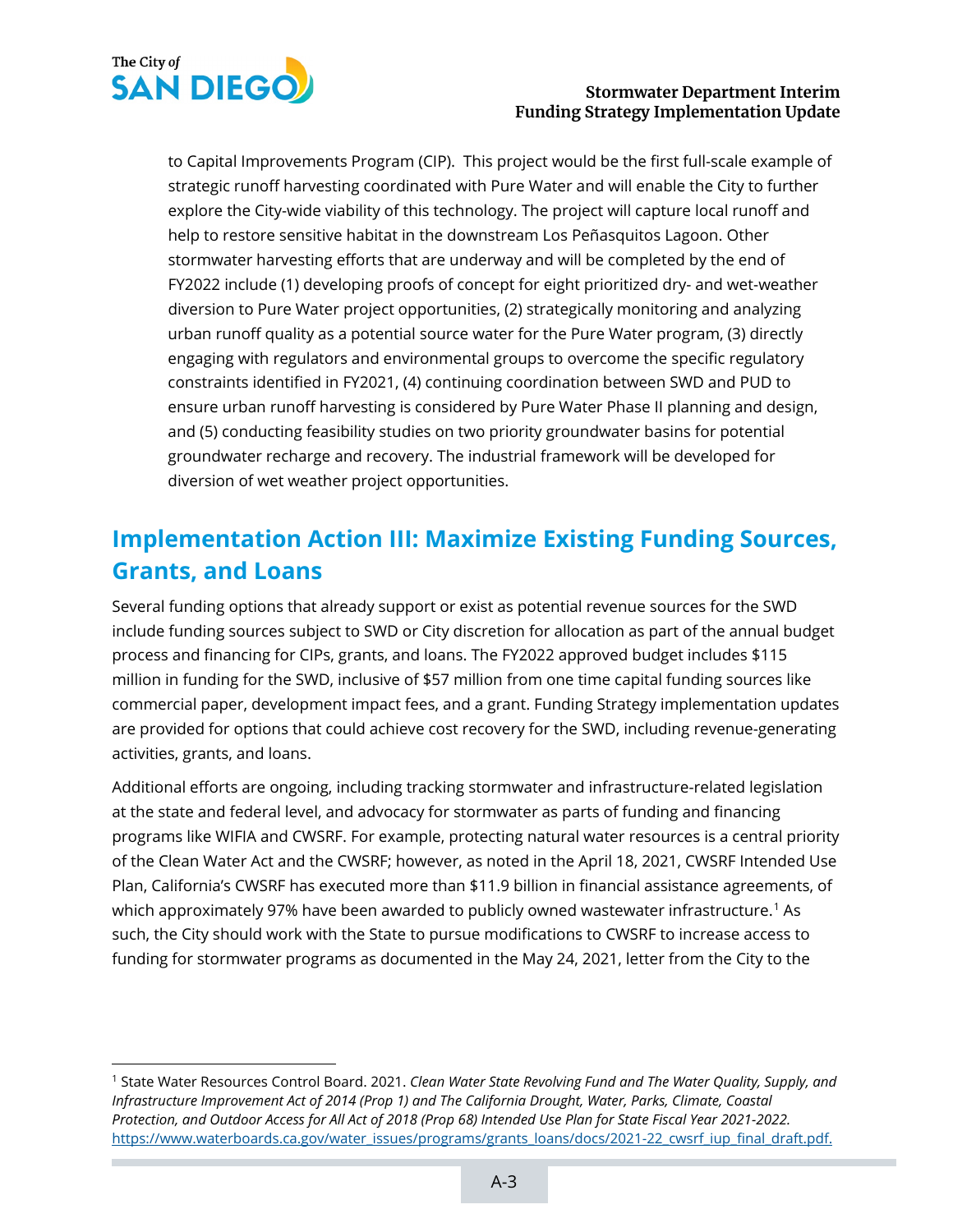

State Water Resources Control Board (SWRCB) regarding adjustments to CWSRF scoring of stormwater projects to allow for greater parity. $^2$  $^2$ 

In addition, monitoring of policy and regulatory updates (e.g., source control provisions) and state and local ballot measures, are being closely coordinated and/or monitored as part of Funding Strategy implementation.

#### **Implementation progress and FY2022 and FY2023 milestones include the following:**

- **Stormwater enforcement and fines:** In FY2021, the SWD reassessed the 2004 monetary penalties to achieve target cost recovery and has proposed reclassifying rates for internal City review. The SWD is planning to update the proposed monetary penalties matrix in Q3 FY2022 to route for review by the COO and stakeholder engagement in Q3 FY2022. The SWD plans to notify City Council of the update in Q4 FY2022, with the proposed monetary penalties anticipated for FY2023, if approved.
- **Street sweeping parking enforcement fines:** The SWD completed evaluation of the potential to increase fine amounts in FY2021. Two options for full cost recovery were identified through increased fine amounts and/or addition of posted routes. Development of the approach is ongoing in FY2022, with stakeholder outreach initiation planned in Q3 FY2022. Next steps on the implementation timeline will depend on the approach developed.
- **Stormwater Inspection and Reinspection Program:** In FY2021, potential approaches for the Stormwater Business and Structural Best Management Practices Inspection Programs to target full-cost recovery were developed. The need for a municipal code (MC) change was identified by the City Attorney's office. Stormwater Department is working on the needed MC change in FY2022. The inspection fee package, including the new MC, is planned to be presented to City Council for adoption in FY2023. If approved by City Council, the program will be implemented in FY2024.
- **Grants:** So far in FY2022, the SWD identified and will apply for 6 grants for four projects totaling \$7.3 million in requested funding. The SWD was recently awarded a grant that was applied for in FY2020 by the U.S. Department of Commerce's EDA for \$6.0 million for the Maple Canyon Restoration Project. In FY2022, the SWD is currently assessing two additional grants totaling \$2.65 million to consider for application. The SWD will continue to work with Government Affairs to identify and assess upcoming grant and loan opportunities that are emerging from recent State and Federal legislative actions, often with a focus on climate resiliency and drought preparedness.
- **State Budget Allocation:** The Southcrest Green Infrastructure Project has been identified in the Statewide Budget to receive an appropriation of \$3.1 million by the California

<span id="page-20-0"></span><sup>2</sup> City of San Diego. 2021. Letter to the State Water Resources Control Board. *City of San Diego Stormwater Projects 8610-110 and 8504-110.*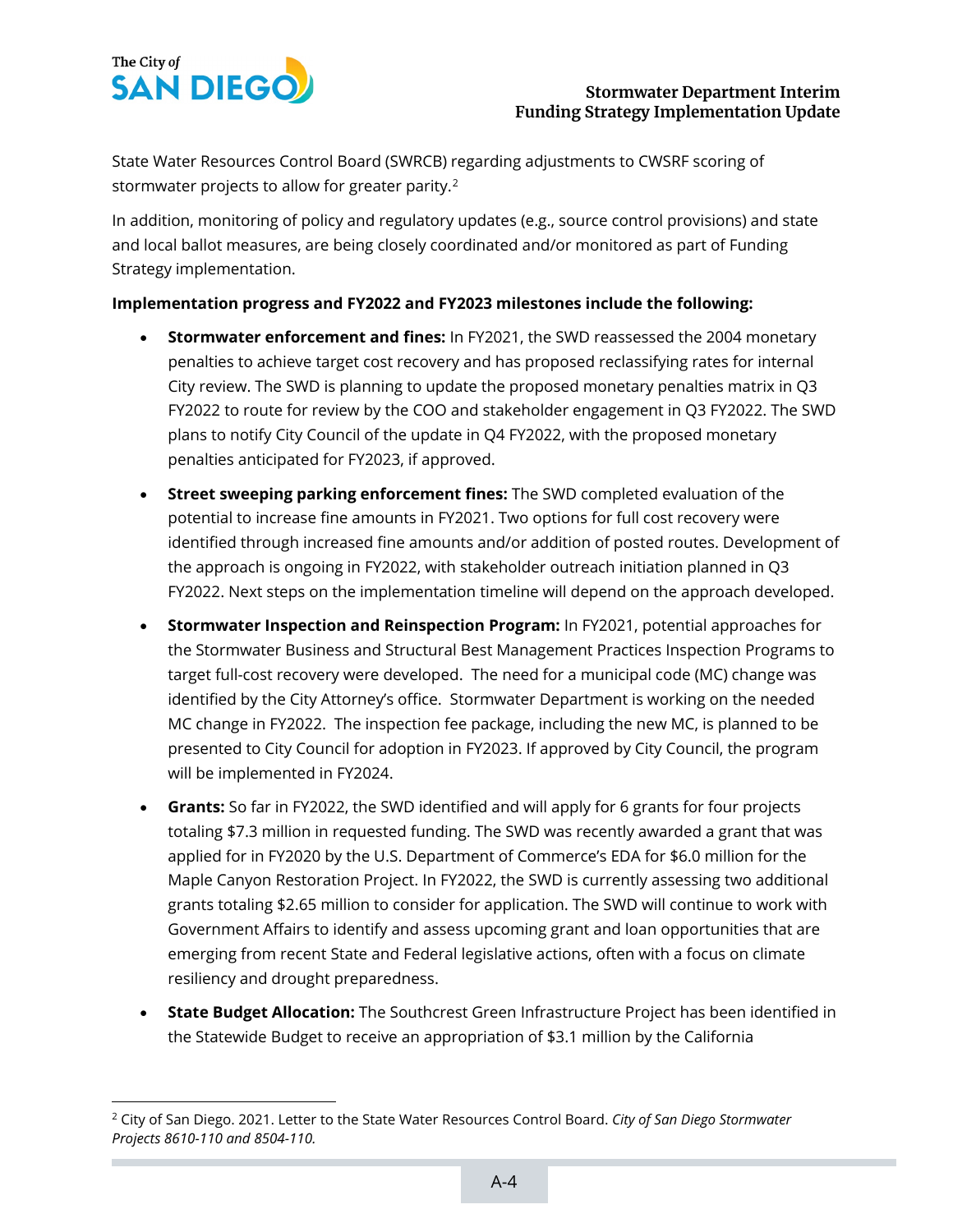

Department of Natural Resources to treat stormwater runoff entering Chollas Creek. SWD has identified additional candidate projects for future State Budget Allocations.

- **Water Infrastructure Finance and Innovation Act (WIFIA):** The SWD submitted a Letter of Interest for a Water Infrastructure Finance and Innovation Act (WIFIA) loan for high-risk pipe replacements, GI, revitalization and restoration of natural waterways, pump station upgrades, and rehabilitation of stormwater features. The subsequent loan application was submitted at the end of FY2021. The City has been engaged in negotiations with the U.S. Environmental Protection Agency regarding loan specifics with loan execution potentially taking up to a year. The City anticipates that WIFIA funding will be available to the SWD in late FY2022 or early FY2023.
- **Clean Water State Revolving Fund (CWSRF):** The SWD has also applied for CWSRF loans for South Mission Beach Storm Drain Improvements and Green Infrastructure project and Los Peñasquitos Lagoon Restoration Project in FY2020 and FY2019 respectively. Both projects were placed on the CWSRF Intended Use Plan. The South Mission Beach Storm Drain Improvements and Green Infrastructure project received City Council approval in an amount of \$27 million in FY2021. The SWD is planning to enter into a CWSRF loan pending City Council approval and successful negotiation of a loan agreement with the SWRCB for the Los Peñasquitos Lagoon Restoration project. In Q2 FY22, the SWD also submitted an updated CWSRF application for the Los Peñasquitos Lagoon Restoration Project, to update the project timeline and request an increase in the total amount of \$27 million to \$58 million, and a new \$9 million CWSRF application for green infrastructure projects in the Chollas Creek watershed.

## **Implementation Action IV: Pursue Development of a Long-Term Dedicated Funding Mechanism**

In alignment with both Audit Recommendation #6 and Council Resolution R-2021-306, the SWD has continued assessment and refinement of a potential stormwater funding measure in close coordination with the Office of the City Attorney, Department of Finance, City Treasurer, Debt Management, Department of Information Technology, Department of Engineering & Capital Projects, Public Utilities Department, Mayor's Office, County Assessor's Office, and other stakeholder groups. The SWD presented draft funding measure recommendations and refined funding mechanism scenarios as part of the November 2021 Funding Strategy Implementation Update<sup>3</sup>.

In addition, the SWD has conducted three surveys (December 2020, March 2021, and August 2021) and four focus groups (May 2021) to test sample ballot language for a stormwater funding measure, willingness to pay for stormwater, and the importance of various stormwater-related priorities,

<span id="page-21-0"></span><sup>3</sup> City of San Diego. 2021. *Stormwater Funding Strategy Implementation Update.* Stormwater Department. [Stormwater Funding Strategy Report –](https://www.sandiego.gov/sites/default/files/thinkbluestaffreportnov2021.pdf) November 2021.pdf (sandiego.gov)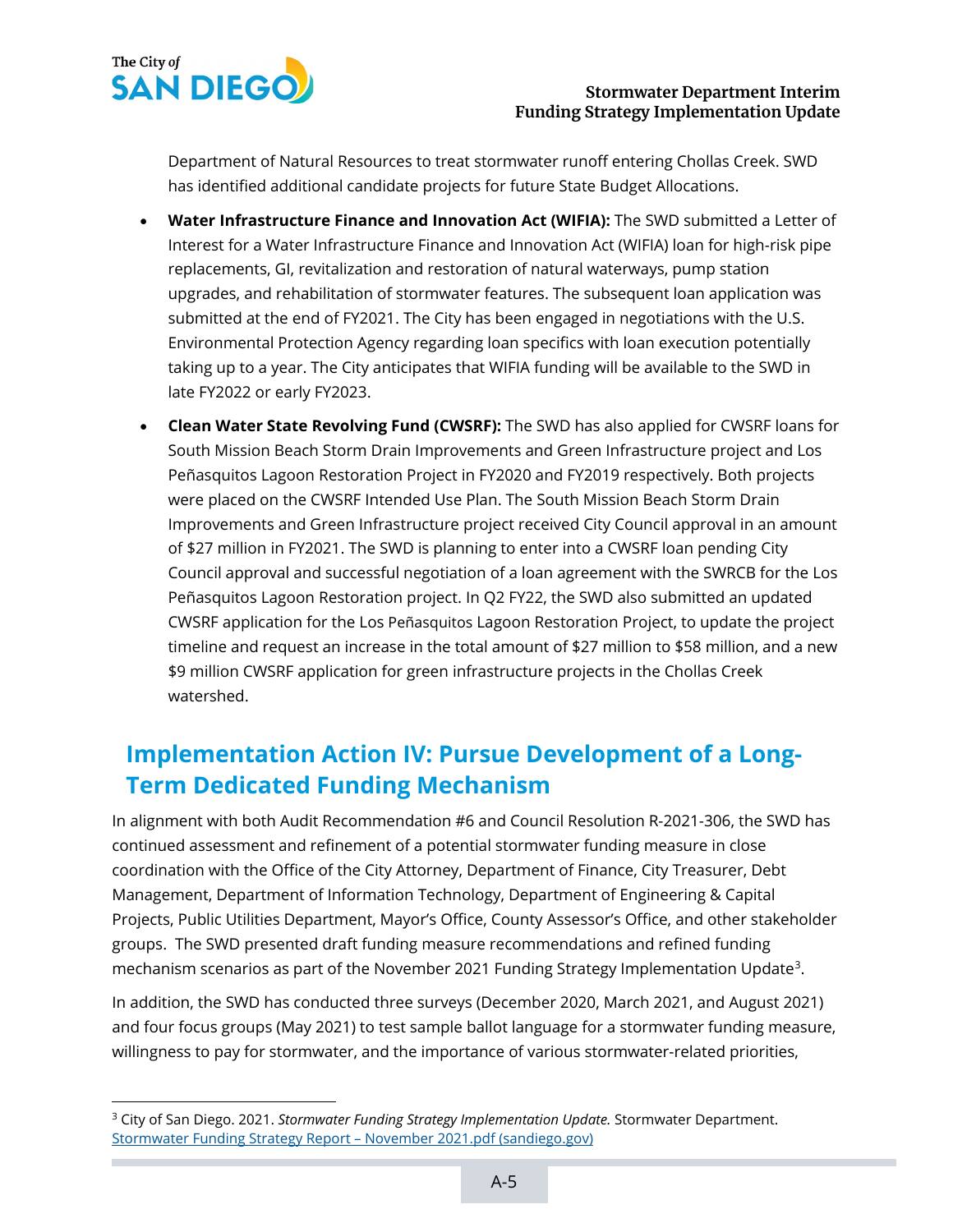

#### **Stormwater Department Interim Funding Strategy Implementation Update**

including the capture of stormwater for local water supply, protection of water quality, preparation for future drought, maintenance of current infrastructure, and prevention of flooding, among others. Key findings and suggested near term implementation actions include:

- **Ongoing general education and community engagement for stormwater is essential.**  Stormwater issues and services are not well understood, but residents highly value the *outcomes* of SWD activities, especially clean water. Residents want additional information on the specific strategies and projects that could be funded and would contribute toward the proposed SWD funding program goals. The SWD will continue education and engagement about stormwater issues through Think Blue San Diego.
- Public opinion research shows **initial support for a stormwater funding measure**, exceeding a 50% + 1 threshold and within the margin of error for a two-thirds voter threshold, for an impermeable area-based stormwater charge. There appears to be a strong sense of need for additional funding for stormwater, with high levels of importance placed on benefits provided by such a measure. The SWD will continue to pursue funding for stormwater, including each of the implementation actions identified herein.
- **Support for funding stormwater exists**; therefore, the City will continue to evaluate the viability of a stormwater funding measure.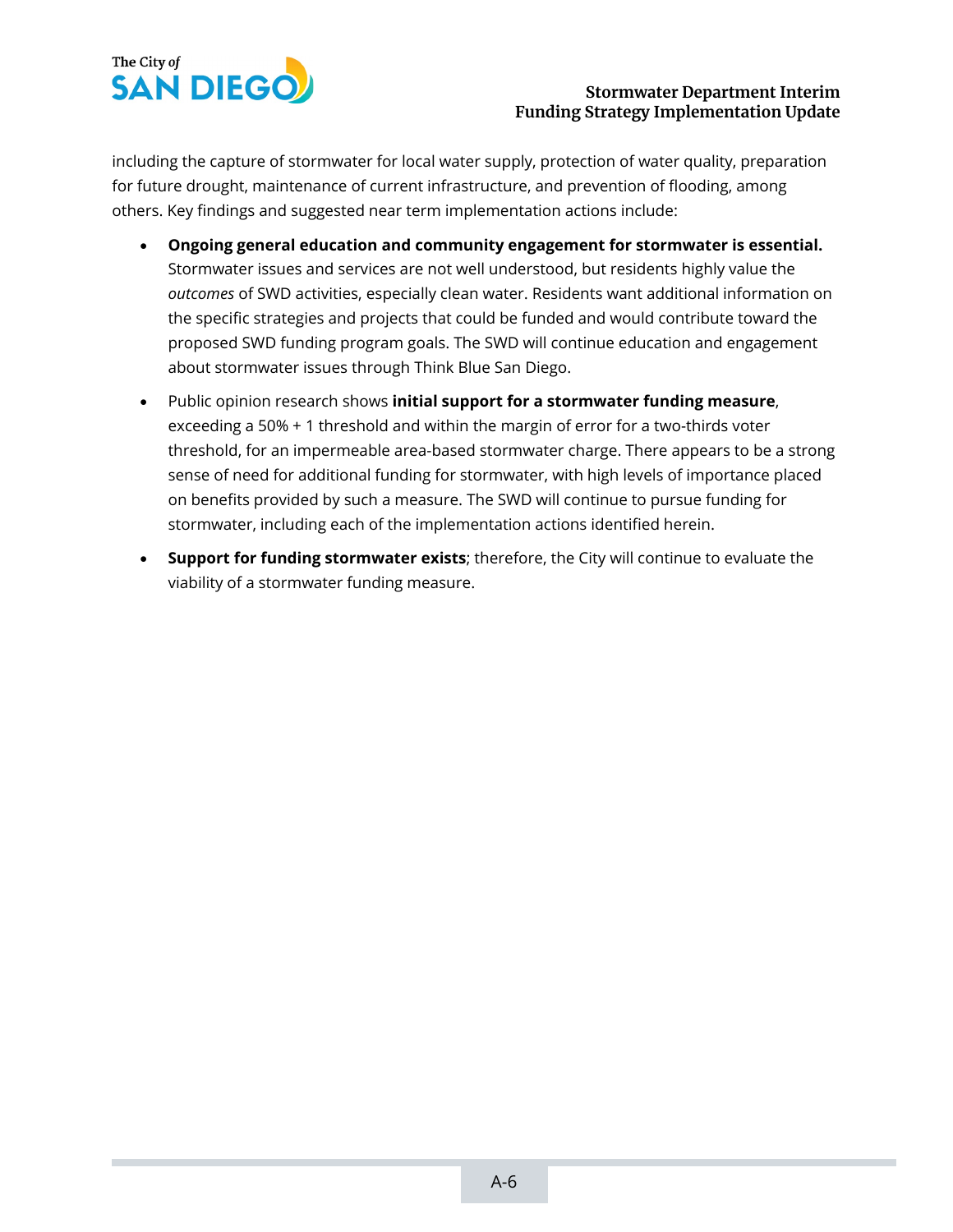

## <span id="page-23-0"></span>**Appendix B: Public Opinion Research Findings Appendix from July 2021 Funding Strategy Implementation Update**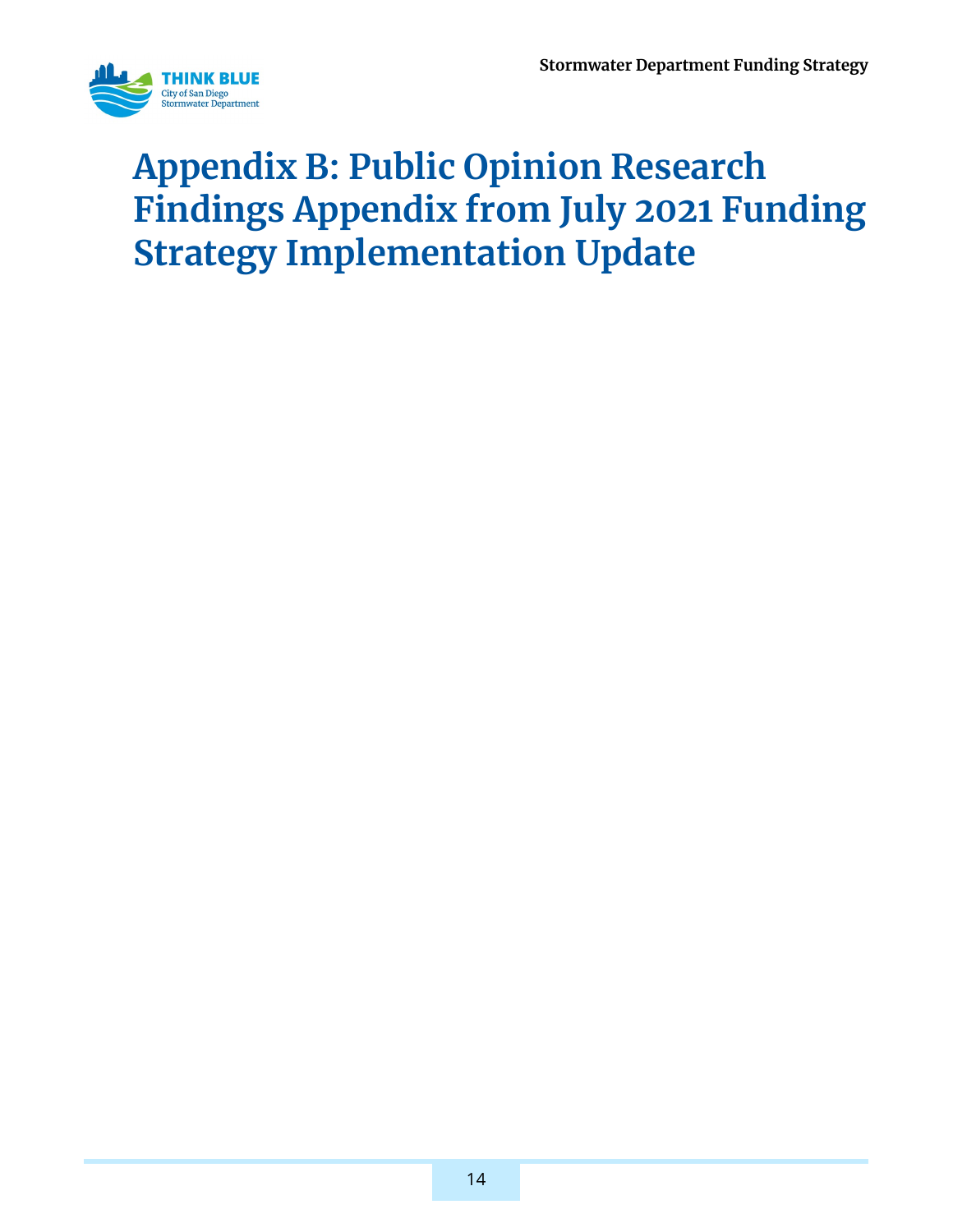

| ΤO          | Bethany Bezak, City of San Diego                                                 |
|-------------|----------------------------------------------------------------------------------|
| <b>FROM</b> | FM3 Research                                                                     |
| RE:         | Key Findings from Voter Surveys Assessing a Potential Stormwater Funding Measure |
| <b>DATE</b> | May 14, 2021                                                                     |

In December 2020 and March 2021, Fairbank, Maslin, Maullin, Metz & Associates (FM3) conducted two surveys among voters in the City of San Diego that show **support for a measure to provide funding for stormwater infrastructure,** based on the strong sense of **need for additional funding for this purpose and high levels of importance of the funding priorities and outcomes of such a measure.** [i](#page-27-0) This memo summarizes key findings from the surveys.

**Nearly two-thirds of San Diego voters likely to vote in the November 2022 election would support a possible ballot measure to fund stormwater infrastructure improvements through a parcel tax of 4¢ per square foot (SF) of impermeable area [\(Figure 1\)](#page-24-0).** In the March 2021 survey, 66% of frequent voters likely to vote in November 2022 supported the measure, 29% opposed it, and 5% were undecided. This result shows that the potential proposal—which would require a two-thirds supermajority for passage under Proposition 218—is potentially viable, with further planning, as a ballot measure in an upcoming election. With support for the measure just under the two-thirds threshold, **it will be important for the City to educate residents further on the importance of repairing, replacing, and maintaining the stormwater system before placing the measure on the ballot.** Support is somewhat stronger among voters who are likely to participate in the November 2024 general election (which include those who participate only in Presidential general elections): 69% support the measure compared to only 25% who oppose it and 6% who are undecided.

<span id="page-24-0"></span>

### *4¢/Sq-ft of Impermeable Area*

**Figure 1: Opinions on Ballot Measure to Fund Stormwater Infrastructure with Parcel Tax of 4¢/SF of Impermeable Area**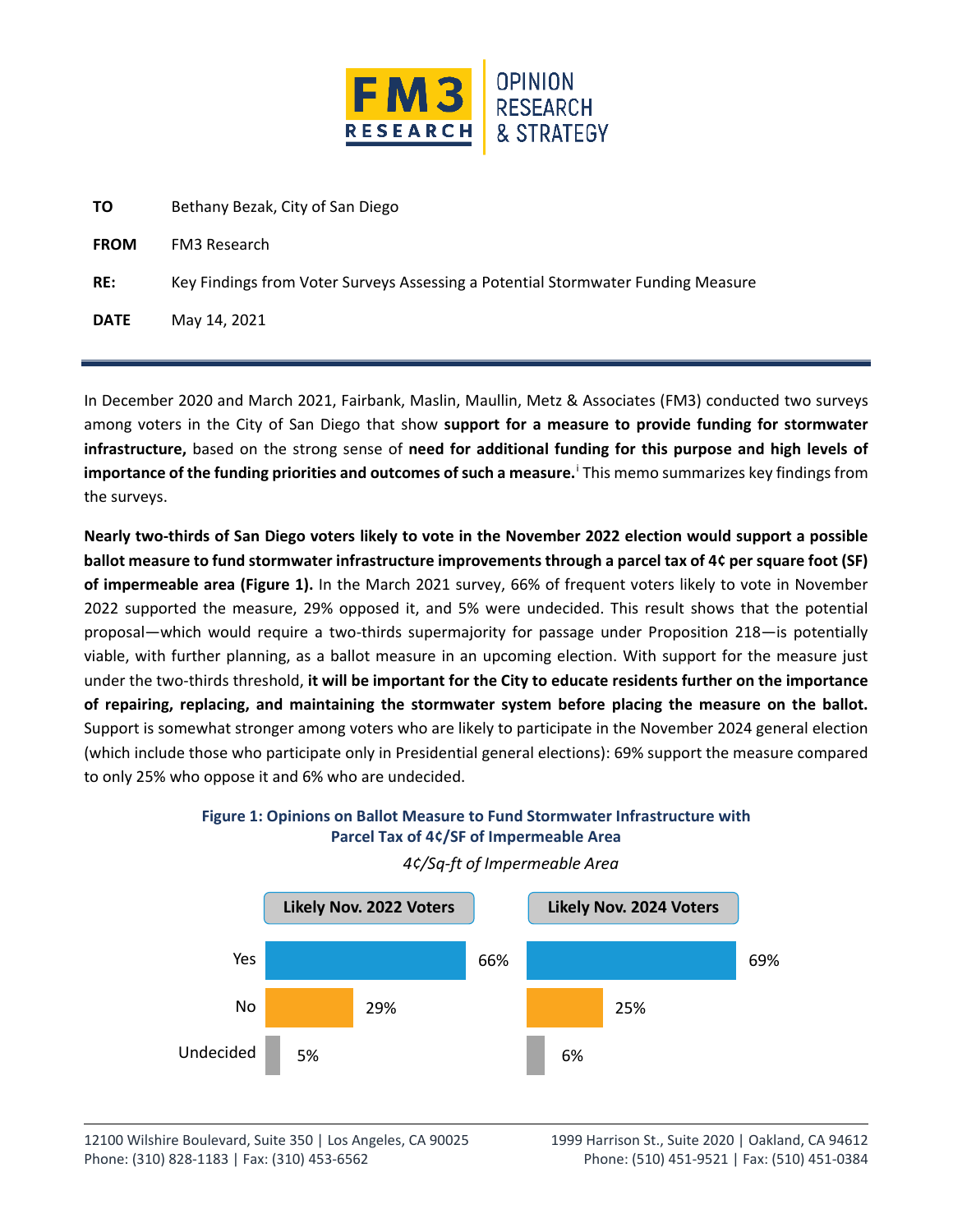

Notably, support for the measure is broad across demographic groups, including both homeowners and renters; among different age groups, racial/ethnic groups, and genders; and in the various geographic areas of the City.

**One reason support for the stormwater funding measure is so high is that a strong majority of voters agree that the City of San Diego needs more funding to maintain its storm drain system. Three-quarters of respondents also recognized the need for funding to clean and protect local water quality - one of the most significant outcomes of stormwater system management [\(Figure 2\)](#page-25-0).** In the December 2020 survey, more than six in 10, or 61% of, respondents said the City has either a "great need" or "some need" for additional funds to maintain its storm drain system. An additional 11% said the City has "a little need" for additional funding, while less than 10% said the City had "no real need." Notably, 18% of respondents said they did not know about the City's need for additional funding to maintain its storm drain system, indicating an opportunity for public outreach and communication. Further, voters even more clearly recognize the need for funding to clean and protect local water quality, which would be one of the outcomes of maintaining the storm drain system. A full three-quarters, or 75%, of voters said the City had a "great need" or "some need" for funding to clean and protect local water quality, with nearly 40% describing the need as "great." Just 14% said the City had "a little need" or "no read need," with 11% who were unsure.

<span id="page-25-0"></span>

**Another reason for the measure's popularity is that very large percentages of San Diego voters consider important many of the funding priorities and outcomes that could be achieved through this measure (se[e Figure](#page-26-0)  [3\)](#page-26-0).** The five highest rated priorities, with more than 80% of respondents rating them as "very important" or "important" (a  $6$  or  $7$  on a scale of  $1$  to  $7$ ), included:

- "Protecting the local supply of clean drinking water" (87%)
- "Keeping trash, liquid toxins, and pharmaceuticals out of our creeks, bays, lagoons and coastal waters, and off of our beaches" (82%)
- "Maintaining the highest possible standards of water quality" (82%)
- "Improving and protecting water quality" (80%), and
- "Reducing pollution, trash, toxins/plastics entering local waterways, bays, oceans (and) beaches impacting public health and marine life" (80%).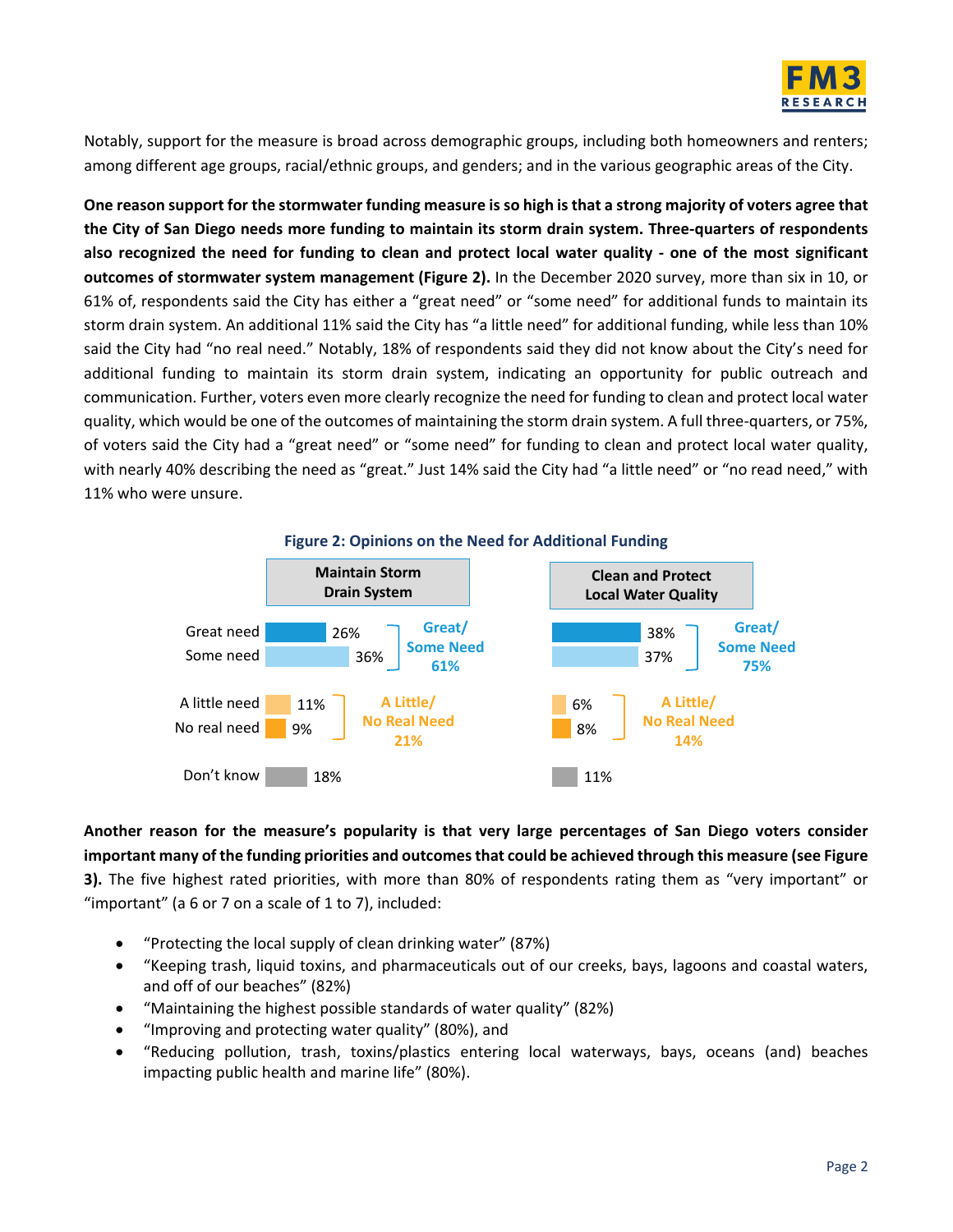

Other highly rated priorities included "Protecting marine life" (78%), "Protecting public health" (75%), "Preparing for future droughts" (74%), and "Increasing safe drinking water supplies" (74%). Taken together, they show the high level of interest in funding the varied goals and purposes of this potential ballot measure.

<span id="page-26-0"></span>

| <b>Priorities</b>                                                                                                                          | % "Very Important"<br>or "Important" |
|--------------------------------------------------------------------------------------------------------------------------------------------|--------------------------------------|
| Protecting the local supply of clean drinking water                                                                                        | 87%                                  |
| Keeping trash, liquid toxins, and pharmaceuticals out of our creeks,<br>bays, lagoons, and coastal waters and off of our beaches           | 82%                                  |
| Maintaining the highest possible standards of water quality                                                                                | 82%                                  |
| Improving and protecting water quality                                                                                                     | 80%                                  |
| Reducing pollution, trash, toxins/plastics entering local waterways,<br>bays, oceans (and) beaches impacting public health and marine life | 80%                                  |
| Protecting marine life                                                                                                                     | 78%                                  |
| Protecting public health                                                                                                                   | 75%                                  |
| Preparing for future droughts                                                                                                              | 74%                                  |
| Increasing safe drinking water supplies                                                                                                    | 74%                                  |
| Capturing rain and stormwater for drought preparedness                                                                                     | 69%                                  |
| Preventing damage to roads from failed water pipes                                                                                         | 67%                                  |
| Maintaining pipes and channels that carry stormwater                                                                                       | 66%                                  |
| Preventing potholes, sinkholes, and flooding due to failed stormwater<br>infrastructure                                                    | 66%                                  |
| Preventing flooding of streets, homes<br>and businesses                                                                                    | 66%                                  |

#### **Figure 3: Priorities for San Diego Stormwater Ballot Measure**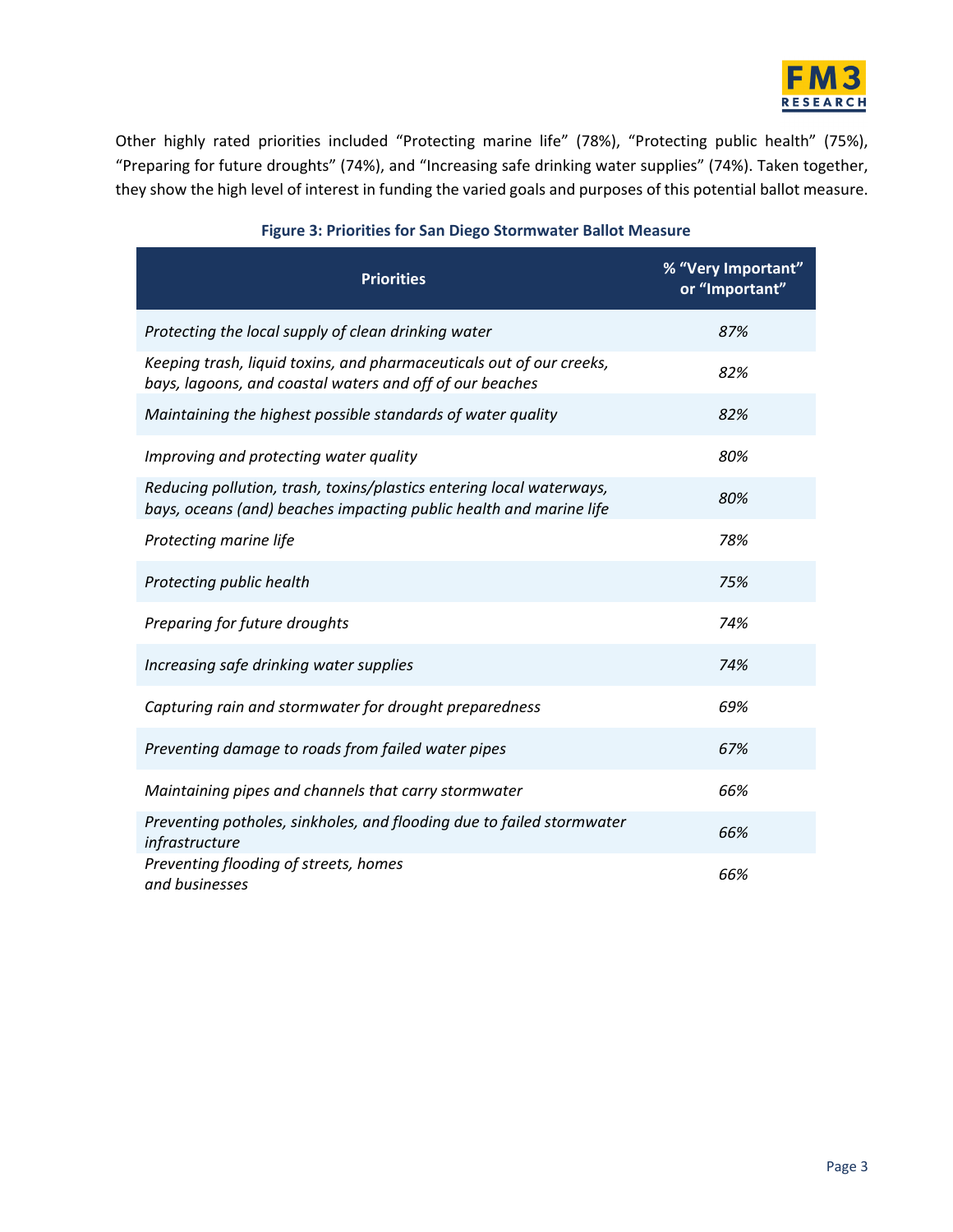

**The March 2021 survey also tested the same ballot measure funded instead by a parcel tax with different rates based on property type—\$89 per single-family residence, \$69 per multifamily residence, and \$500 for other property types. While the measure received majority support, it did not reach the two-thirds supermajority necessary for passage [\(Figure](#page-27-1) 4).** Fifty-six percent of likely November 2022 voters said they would support this measure, as did 58% of likely November 2024 voters. With the requirement of a two-thirds vote for passage, however, a measure with a funding mechanism of this type is likely not viable in the near-term.

#### <span id="page-27-1"></span>**Figure 4: Opinions on Ballot Measure to Fund Stormwater Infrastructure Funded with Parcel Tax Based on Property Types**



*\$89 Single-Family Residences, \$69 Multi-Family Residences, \$500 Other Properties*

#### *Conclusions*

A strong majority of City of San Diego voters support a potential ballot measure to provide funding to improve stormwater infrastructure and other aspects of stormwater management through a parcel tax of 4¢/SF of impermeable area. This support is broad and crosses demographic and geographic subgroups throughout the City. Since the measure requires a two-thirds vote to be successful and voters strongly prioritize many of the outcomes of this potential ballot measure, the City should consider continuing and expanding educational outreach efforts about the importance of improving the storm drain system and other aspects of stormwater management, so that that residents can be more fully informed when making their decision as to whether to support a potential measure.

<span id="page-27-0"></span>i **Survey Methodology:** This memo includes the results of two surveys of City of San Diego registered voters with a voting history that makes them likely to vote in the November 2024 election, a subset of whom have a voting history that also makes them likely to vote in the November 2022 election. Results are presented of respondents likely to vote in November 2024 except where indicated. Both surveys used a combination of online and telephone interviewing.

<sup>1)</sup> December 2–9, 2020: 1,034 interviews with Likely November 2024 voters; margin of sampling error of ±3.3% at the 95% confidence level.

<sup>2)</sup> March 18–25, 2021: 1,006 interviews with Likely November 2024 voters; margin of sampling error of ±3.5% at the 95% confidence level. 725 interviews with Likely November 2022 voters; margin of sampling error of ±4.1% at the 95% confidence level. Higher margins of error for subgroups.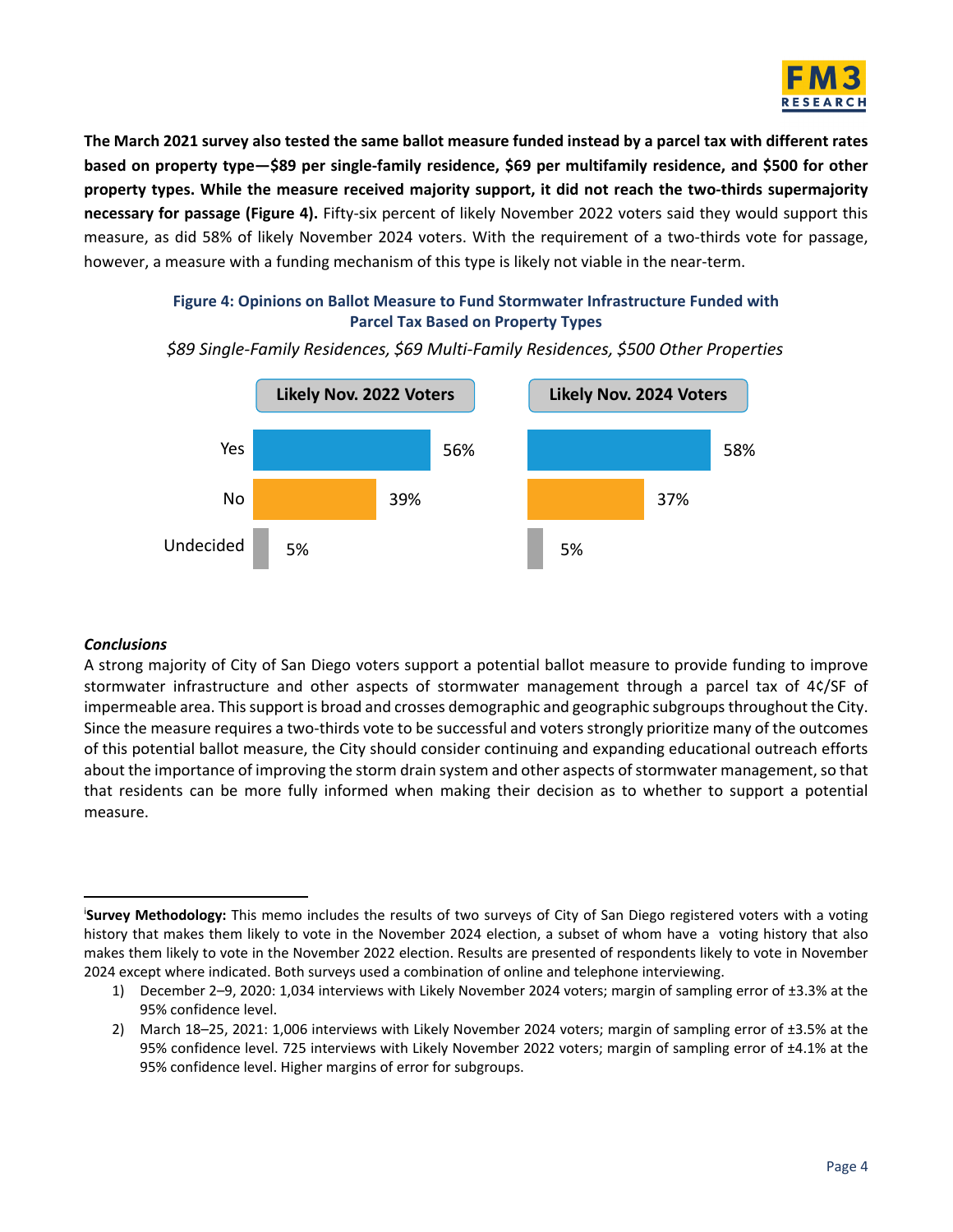

## <span id="page-28-0"></span>**Appendix C: Public Opinion Research Findings Appendix from November 2021 Funding Strategy Implementation Update**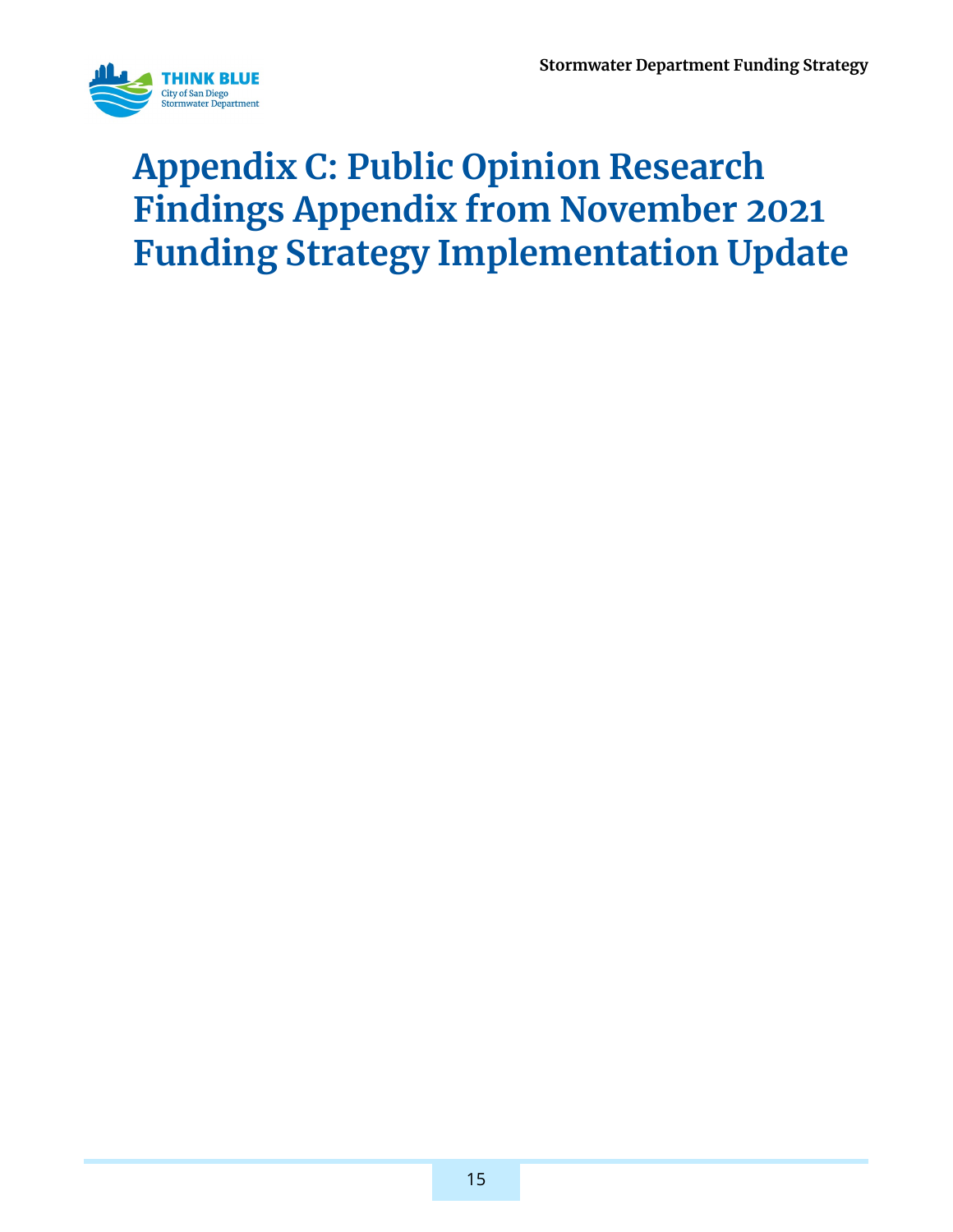

| TO.         | Bethany Bezak, City of San Diego                                                 |
|-------------|----------------------------------------------------------------------------------|
| <b>FROM</b> | FM3 Research                                                                     |
| RE:         | Key Findings from Voter Surveys Assessing a Potential Stormwater Funding Measure |
| <b>DATE</b> | September 24, 2021                                                               |

In December 2020, March 2021, and August 2021, Fairbank, Maslin, Maullin, Metz & Associates (FM3) conducted three surveys among voters in the City of San Diego regarding **a measure to provide funding for stormwater infrastructure,** based on the strong sense of **need for additional funding for this purpose and high levels of importance of the funding priorities and outcomes of such a measure.** [i](#page-32-0) This memo summarizes key findings from the surveys.

**Nearly two-thirds of San Diego voters likely to vote in the November 2022 election would support a possible ballot measure to fund stormwater infrastructure improvements through a parcel tax with a rate of either 4¢ or 5¢ per square foot (SF) of impermeable area [\(Figure 1\)](#page-29-0).** In the March 2021 survey, 66% of frequent voters likely to vote in November 2022 supported the potential measure with a 4¢ rate, 29% opposed it, and 5% were undecided. In the August 2021 survey of likely November 2022 voters, 63% supported the potential measure with a 5¢ rate, compared to 28% who opposed and 9% who were undecided. These results show that the potential proposal—which would require a two-thirds supermajority for passage under Proposition 218—is potentially viable, with further planning, as a ballot measure in an upcoming election.



<span id="page-29-0"></span>**Figure 1: Opinions on Potential Ballot Measure to Fund Stormwater Infrastructure with Parcel Tax of 4¢ or 5¢ Per Square Foot of Impermeable Area**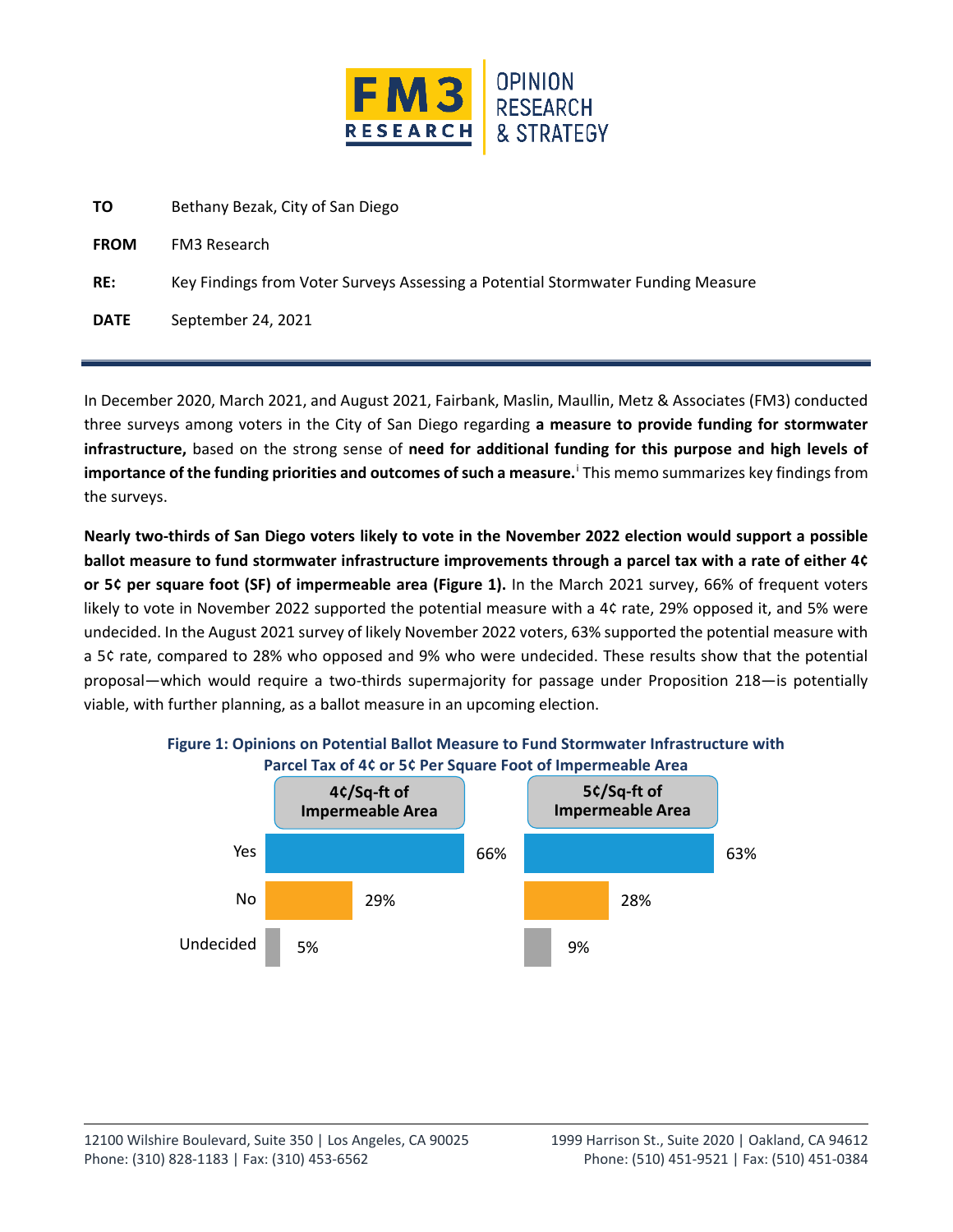

Notably, in both surveys, responses in support of the measure is broad across demographic groups, including both homeowners and renters; among different age groups, racial/ethnic groups, and genders; and in the various geographic areas of the City.

**A strong majority of voters agree that the City of San Diego needs more funding to maintain its storm drain system. Three-quarters of respondents also recognized the need for funding to clean and protect local water quality [\(Figure 2\)](#page-30-0).** In the December 2020 survey, 61% of respondents said the City has either a "great need" or "some need" for additional funds to maintain its storm drain system. An additional 11% said the City has "a little need" for additional funding, while less than 10% said the City had "no real need." Notably, 18% of respondents said they did not know about the City's need for additional funding to maintain its storm drain system, indicating an opportunity for public outreach and communication. Further, voters even more clearly recognize the need for funding to clean and protect local water quality. Seventy-five percent of voters said the City had a "great need" or "some need" for funding to clean and protect local water quality, with nearly 40% describing the need as "great." Just 14% said the City had "a little need" or "no read need," with 11% who were unsure.

<span id="page-30-0"></span>

**Very large percentages of San Diego voters consider important many of the funding priorities and outcomes that could be achieved through this measure (see [Figure 3\)](#page-31-0).** The five highest rated priorities, with more than 80% of respondents rating them as "very important" or "important" (a 6 or 7 on a scale of 1 to 7), included:

- "Protecting the local supply of clean drinking water" (87%)
- "Keeping trash, liquid toxins, and pharmaceuticals out of our creeks, bays, lagoons and coastal waters, and off of our beaches" (82%)
- "Maintaining the highest possible standards of water quality" (82%)
- "Improving and protecting water quality" (80%), and
- "Reducing pollution, trash, toxins/plastics entering local waterways, bays, oceans (and) beaches impacting public health and marine life" (80%).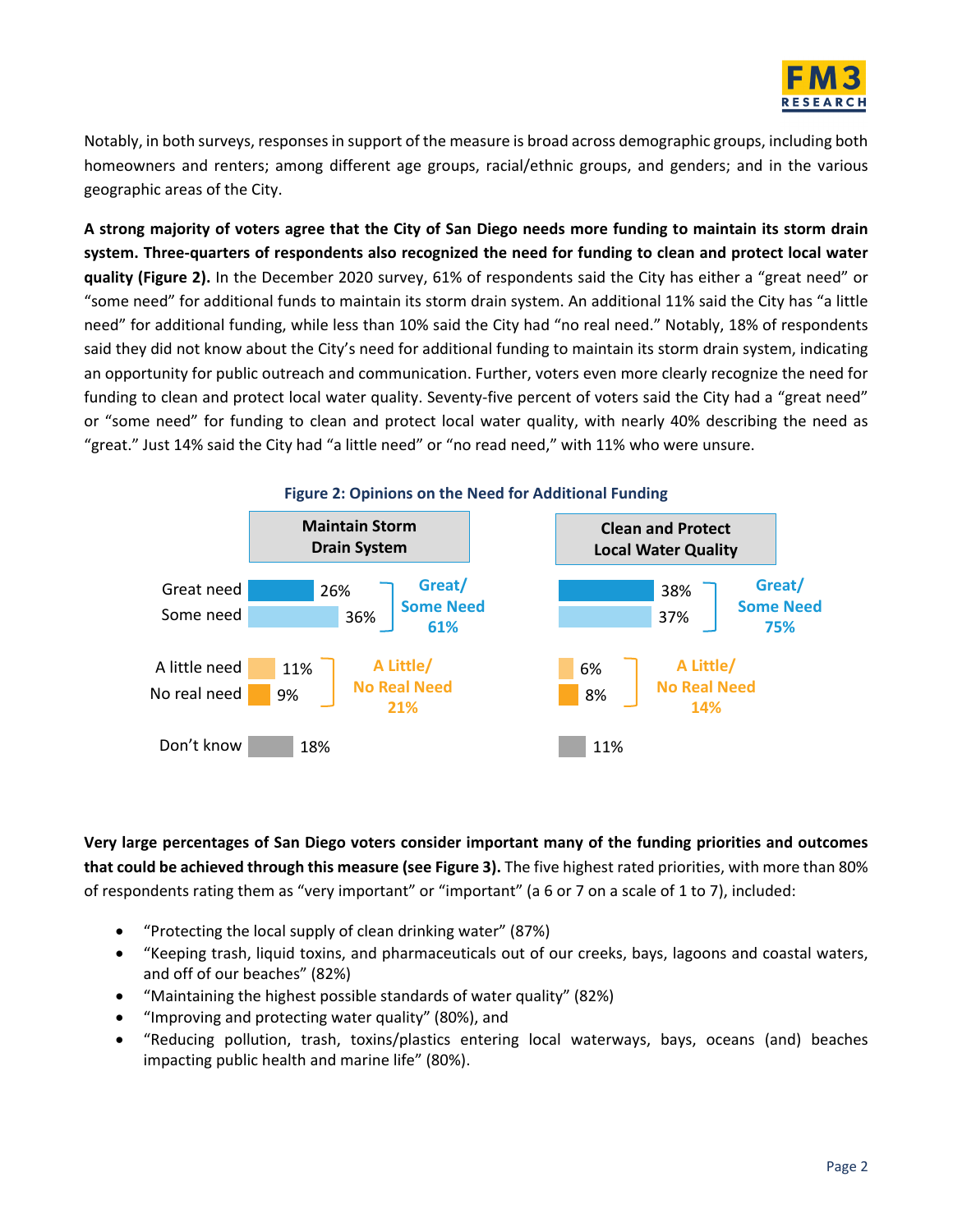

Other highly rated priorities included "Protecting marine life" (78%), "Protecting public health" (75%), "Preparing for future droughts" (74%), and "Increasing safe drinking water supplies" (74%). Taken together, they show the high level of interest in funding the varied goals and purposes of a potential ballot measure.

<span id="page-31-0"></span>

| <b>Priorities</b>                                                                                                                          | % "Very Important"<br>or "Important" |
|--------------------------------------------------------------------------------------------------------------------------------------------|--------------------------------------|
| Protecting the local supply of clean drinking water                                                                                        | 87%                                  |
| Keeping trash, liquid toxins, and pharmaceuticals out of our creeks,<br>bays, lagoons, and coastal waters and off of our beaches           | 82%                                  |
| Maintaining the highest possible standards of water quality                                                                                | 82%                                  |
| Improving and protecting water quality                                                                                                     | 80%                                  |
| Reducing pollution, trash, toxins/plastics entering local waterways,<br>bays, oceans (and) beaches impacting public health and marine life | 80%                                  |
| Protecting marine life                                                                                                                     | 78%                                  |
| Protecting public health                                                                                                                   | 75%                                  |
| Preparing for future droughts                                                                                                              | 74%                                  |
| Increasing safe drinking water supplies                                                                                                    | 74%                                  |
| Capturing rain and stormwater for drought preparedness                                                                                     | 69%                                  |
| Preventing damage to roads from failed water pipes                                                                                         | 67%                                  |
| Maintaining pipes and channels that carry stormwater                                                                                       | 66%                                  |
| Preventing potholes, sinkholes, and flooding due to failed stormwater<br>infrastructure                                                    | 66%                                  |
| Preventing flooding of streets, homes<br>and businesses                                                                                    | 66%                                  |

#### **Figure 3: Priorities for San Diego Stormwater Ballot Measure**